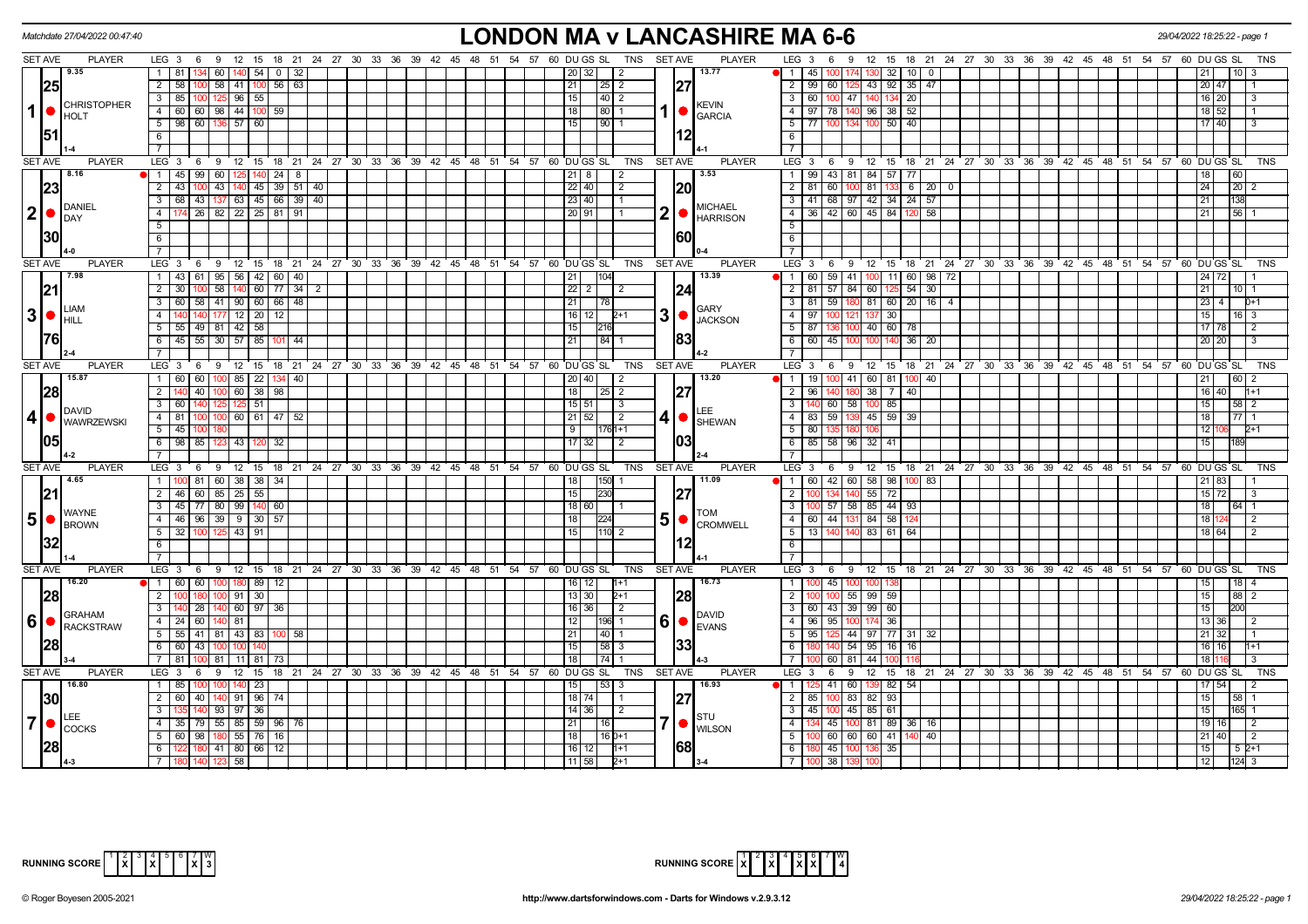|                |    | Matchdate 27/04/2022 00:47:40                           |                                             |     |            |                      |               |                      |               |                   |                                                         |  |                              |  |    |                  |                  |             |                |            |                |     | <b>LONDON MA v LANCASHIRE MA 6-6</b>                                                                                                                                                                                                                                                                                                                                                                                                 |                  |                      |                   |                       |                     |                  |                     |  |  |                                     |            |                                                      |                 |             | 29/04/2022 18:25:30 - page 2 |  |
|----------------|----|---------------------------------------------------------|---------------------------------------------|-----|------------|----------------------|---------------|----------------------|---------------|-------------------|---------------------------------------------------------|--|------------------------------|--|----|------------------|------------------|-------------|----------------|------------|----------------|-----|--------------------------------------------------------------------------------------------------------------------------------------------------------------------------------------------------------------------------------------------------------------------------------------------------------------------------------------------------------------------------------------------------------------------------------------|------------------|----------------------|-------------------|-----------------------|---------------------|------------------|---------------------|--|--|-------------------------------------|------------|------------------------------------------------------|-----------------|-------------|------------------------------|--|
| SET AVE        |    | <b>PLAYER</b>                                           | LEG $3 \quad 6$                             |     | - 9        | 12                   |               |                      |               |                   | 15 18 21 24 27 30 33 36 39 42 45 48 51 54 57 60 DUGS SL |  |                              |  |    |                  |                  |             |                | TNS        | <b>SET AVE</b> |     | <b>PLAYER</b>                                                                                                                                                                                                                                                                                                                                                                                                                        |                  | LEG <sub>3</sub>     |                   | 9                     | 15<br>12            |                  |                     |  |  |                                     |            | 18 21 24 27 30 33 36 39 42 45 48 51 54 57            |                 | 60 DU GS SL | <b>TNS</b>                   |  |
|                |    | 13.05                                                   |                                             | 43  | 60         | 60<br>62             |               | $ 00 $ 76            |               | 43 57             |                                                         |  |                              |  |    |                  | 24 57            |             |                |            |                |     | 12.52                                                                                                                                                                                                                                                                                                                                                                                                                                |                  |                      | 26                |                       | 46                  | 60               | -4                  |  |  |                                     |            |                                                      |                 |             |                              |  |
|                | 23 |                                                         | 2                                           |     |            | 60                   |               | 20                   | 20            |                   |                                                         |  |                              |  |    |                  | 21               |             | 20 3           |            |                | 22  |                                                                                                                                                                                                                                                                                                                                                                                                                                      |                  | 95                   | 59                |                       | 45<br>54            |                  | $0$   48   20       |  |  |                                     |            |                                                      | 22 <sub>1</sub> | 20          | 0+1                          |  |
|                |    |                                                         | 3 <sup>1</sup>                              |     |            | 45                   |               | $140$ 16 52          |               |                   |                                                         |  |                              |  |    |                  | 20 52            |             | l 2            |            |                |     | <b>JASON</b>                                                                                                                                                                                                                                                                                                                                                                                                                         |                  | 60                   | 44                | 81 40                 | 83                  | 100 I            |                     |  |  |                                     |            |                                                      |                 | $93 \mid 1$ |                              |  |
|                |    | <b>NICK</b><br>$8 \nvert \nvert$ $\big _{\text{COCKS}}$ | $\overline{4}$                              |     |            | 36                   |               | 60   80              |               |                   |                                                         |  |                              |  |    |                  | 18               |             | 70   2         |            |                |     | $\mid 8 \mid \bullet \mid_{\text{LONGMATE}}$                                                                                                                                                                                                                                                                                                                                                                                         |                  |                      | 84                | 60 I                  | 44                  |                  | $35 \mid 78$        |  |  |                                     |            |                                                      | 21              |             |                              |  |
|                |    |                                                         | 5 <sub>1</sub>                              |     |            |                      |               | 59 85 59 80 43       |               |                   |                                                         |  |                              |  |    |                  | $\overline{118}$ |             | 75   1         |            |                |     |                                                                                                                                                                                                                                                                                                                                                                                                                                      |                  | $5$ 141              | 58                | 81 I                  | 140 I               | 50               |                     |  |  |                                     |            |                                                      | $17 \, 50$      |             | $\overline{2}$               |  |
|                | 37 |                                                         | 6                                           | 60  |            | 80                   | 43            | $\overline{0}$       |               | 43 40             |                                                         |  |                              |  |    |                  | 22 40            |             | -2             |            |                | 99  |                                                                                                                                                                                                                                                                                                                                                                                                                                      |                  | 57                   | -41               | -80 I                 | 46<br>43            |                  | $40$ 56 58          |  |  |                                     |            |                                                      | 24              | 80          |                              |  |
|                |    |                                                         |                                             |     |            | 85<br>85             |               | 50                   | 20            |                   |                                                         |  |                              |  |    |                  | 20 20            |             |                |            |                |     |                                                                                                                                                                                                                                                                                                                                                                                                                                      |                  | 43                   | 30                |                       | 85                  | 45               |                     |  |  |                                     |            |                                                      | 18              | 88          |                              |  |
| <b>SET AVE</b> |    | <b>PLAYER</b>                                           | LEG <sub>3</sub>                            |     |            | 12                   | 15            | 18                   | ີ 21          |                   | 24 27 30 33 36                                          |  | $39 \t 42 \t 45 \t 48 \t 51$ |  |    | 54 57 60 DUGS SL |                  |             |                | <b>TNS</b> | <b>SET AVE</b> |     | <b>PLAYER</b>                                                                                                                                                                                                                                                                                                                                                                                                                        |                  | LEG <sub>3</sub>     |                   | 9                     | 12<br>15            |                  | $18$ 21             |  |  | $24$ 27 30 33 36 39 42 45           | $48 \t 51$ | 54 57 60 DU GS SL                                    |                 |             | <b>TNS</b>                   |  |
|                |    | 7.01                                                    | 1 60                                        |     | 66         | $24 \mid 43 \mid$    | 60 I          | 100                  | 60            |                   |                                                         |  |                              |  |    |                  | 21               | 88          |                |            |                |     | 11.83                                                                                                                                                                                                                                                                                                                                                                                                                                |                  | 45                   | 41                | 47                    | 85<br>55            |                  | $56 \overline{)37}$ |  |  |                                     |            |                                                      | 23 37           |             |                              |  |
|                | 22 |                                                         | $\overline{2}$                              | 60  |            | 121                  |               | $82$ 18 36           |               |                   |                                                         |  |                              |  |    |                  | 118              |             | $4 h+1$        |            |                | 27  |                                                                                                                                                                                                                                                                                                                                                                                                                                      | 2                | 25                   | 14                | 80                    | 100 121             | 35               |                     |  |  |                                     |            |                                                      | 18 35           |             | -3                           |  |
|                |    | <b>NIGEL</b>                                            | 3                                           | 60  | 60         | 45                   |               |                      |               |                   |                                                         |  |                              |  |    |                  | 12               | 236         |                |            |                |     |                                                                                                                                                                                                                                                                                                                                                                                                                                      | 3 <sup>1</sup>   | 60                   |                   |                       | 100                 |                  |                     |  |  |                                     |            |                                                      |                 |             |                              |  |
| 9 <sup>1</sup> |    | <b>FISHER</b>                                           | 4                                           | 41  |            |                      |               | 60 45 60 100 100     |               |                   |                                                         |  |                              |  |    |                  | <b>18</b>        |             | $95$   2       |            |                |     | $9$ $\bullet$ $P_{\text{AIREY}}$                                                                                                                                                                                                                                                                                                                                                                                                     |                  |                      |                   | 4 41 92 140 26 96     |                     |                  |                     |  |  |                                     |            |                                                      | 18 106          |             | $\overline{2}$               |  |
|                |    |                                                         | 5                                           |     |            |                      |               |                      |               |                   |                                                         |  |                              |  |    |                  |                  |             |                |            |                |     |                                                                                                                                                                                                                                                                                                                                                                                                                                      | 5                |                      |                   |                       |                     |                  |                     |  |  |                                     |            |                                                      |                 |             |                              |  |
|                | 91 |                                                         | 6                                           |     |            |                      |               |                      |               |                   |                                                         |  |                              |  |    |                  |                  |             |                |            |                | 108 |                                                                                                                                                                                                                                                                                                                                                                                                                                      | 6                |                      |                   |                       |                     |                  |                     |  |  |                                     |            |                                                      |                 |             |                              |  |
|                |    |                                                         |                                             |     |            |                      |               |                      |               |                   |                                                         |  |                              |  |    |                  |                  |             |                |            |                |     |                                                                                                                                                                                                                                                                                                                                                                                                                                      |                  |                      |                   |                       |                     |                  |                     |  |  |                                     |            |                                                      |                 |             |                              |  |
| <b>SET AVE</b> |    | <b>PLAYER</b>                                           | LEG <sub>3</sub>                            |     | -9         | 12                   | 15            |                      | $18 \quad 21$ |                   | 24 27 30 33 36 39 42 45 48 51 54 57 60 DUGS SL          |  |                              |  |    |                  |                  |             |                | <b>TNS</b> | <b>SET AVE</b> |     | <b>PLAYER</b>                                                                                                                                                                                                                                                                                                                                                                                                                        | $LEG^{\prime}$ 3 |                      | - 6               | 9                     | $^{\circ}$ 12<br>15 |                  |                     |  |  |                                     |            | 18 21 24 27 30 33 36 39 42 45 48 51 54 57 60 DUGS SL |                 |             | <b>TNS</b>                   |  |
|                |    | 12.30                                                   |                                             | 55  |            |                      | 49            | $\overline{0}$       | 32            |                   |                                                         |  |                              |  |    |                  | 20 32            |             | l 3            |            |                |     | 6.15                                                                                                                                                                                                                                                                                                                                                                                                                                 |                  | 60                   | 65                | $40$ 25 41            |                     | 62               |                     |  |  |                                     |            |                                                      |                 | 208         |                              |  |
|                | 25 |                                                         | $\overline{2}$                              | 40  | 41         |                      |               | $45$ 85 58           |               |                   |                                                         |  |                              |  |    |                  | $\overline{118}$ |             | 9211           |            |                | 21  |                                                                                                                                                                                                                                                                                                                                                                                                                                      | $\overline{2}$   | 58                   | $\overline{1}$ 43 | 81 43 18              |                     | $80$ 16          |                     |  |  |                                     |            |                                                      | 21              | 16          | $D+1$                        |  |
|                |    | STEVEN                                                  | $\overline{\mathbf{3}}$                     |     |            | $95 \mid 36 \mid 50$ |               |                      |               |                   |                                                         |  |                              |  |    |                  | $14$ 50          |             | $h+1$          |            |                |     | <b>ROB</b>                                                                                                                                                                                                                                                                                                                                                                                                                           | -3 I             | $60$ 54              |                   | 123 45                |                     |                  |                     |  |  |                                     |            |                                                      |                 | 219 1       |                              |  |
| <b>d</b>       |    | BEASLEY                                                 | $-4$                                        | -41 | 57         |                      |               | 55 60 95 125         |               | $52$ 16           |                                                         |  |                              |  |    |                  | 22 16            |             |                |            |                |     | $10$ $\bullet$ Rickwood                                                                                                                                                                                                                                                                                                                                                                                                              |                  | 30                   | 80                | 40 132 42 62 17 79    |                     |                  |                     |  |  |                                     |            |                                                      | 24              | 19          |                              |  |
|                |    |                                                         | 5 <sub>1</sub>                              |     | 81         |                      |               | 100 60 40 30 10      |               |                   |                                                         |  |                              |  |    |                  | 19 10            |             | $h+1$          |            |                |     |                                                                                                                                                                                                                                                                                                                                                                                                                                      |                  | $5 \mid 41 \mid 180$ |                   | 54 41 81 48           |                     |                  |                     |  |  |                                     |            |                                                      | 18              | $156D+1$    |                              |  |
|                | 95 |                                                         | 6                                           |     |            |                      |               |                      |               |                   |                                                         |  |                              |  |    |                  |                  |             |                |            |                | 154 |                                                                                                                                                                                                                                                                                                                                                                                                                                      | 6                |                      |                   |                       |                     |                  |                     |  |  |                                     |            |                                                      |                 |             |                              |  |
|                |    |                                                         |                                             |     |            |                      |               |                      |               |                   |                                                         |  |                              |  |    |                  |                  |             |                |            |                |     |                                                                                                                                                                                                                                                                                                                                                                                                                                      |                  |                      |                   |                       |                     |                  |                     |  |  |                                     |            |                                                      |                 |             |                              |  |
| <b>SET AVE</b> |    | <b>PLAYER</b>                                           | LEG <sub>3</sub>                            |     | - 9<br>- 6 |                      |               |                      |               | 12 15 18 21 24 27 | 30 33 36 39 42 45 48                                    |  |                              |  | 51 | 54 57            |                  | 60 DU GS SL |                | <b>TNS</b> | <b>SET AVE</b> |     | <b>PLAYER</b>                                                                                                                                                                                                                                                                                                                                                                                                                        |                  | $LEG \ 3$            | - 6               | 9                     | 12<br>15            |                  |                     |  |  | 18 21 24 27 30 33 36 39 42 45 48 51 |            | 54 57                                                |                 | 60 DU GS SL | <b>TNS</b>                   |  |
|                |    | 13.79                                                   | 1   97                                      |     |            | 40                   |               |                      |               |                   |                                                         |  |                              |  |    |                  | 12               |             | 139 2          |            |                |     | 12.53                                                                                                                                                                                                                                                                                                                                                                                                                                | 11 I             | -57                  |                   |                       | 88<br>- 36          |                  |                     |  |  |                                     |            |                                                      | 15 36           |             | 1+1                          |  |
|                | 28 |                                                         | $\overline{2}$                              | 58  |            |                      |               | 60 43 100 60         |               |                   |                                                         |  |                              |  |    |                  | 18               |             | 80 2           |            |                | 26  |                                                                                                                                                                                                                                                                                                                                                                                                                                      | 2 <sup>1</sup>   |                      | 60                |                       | 48                  | $85 \mid 75$     |                     |  |  |                                     |            |                                                      | 18 75           |             | $\overline{2}$               |  |
|                |    | <b>BEN</b>                                              | 3 <sup>1</sup>                              | 68  |            |                      |               | 100 93 40 41 59      |               |                   |                                                         |  |                              |  |    |                  | 20 59            |             | l 2            |            |                |     | <b>SCOTT</b>                                                                                                                                                                                                                                                                                                                                                                                                                         | $\overline{3}$   | 59                   | 140               | 41 41 121 67 16       |                     |                  |                     |  |  |                                     |            |                                                      | 21              |             | $16\overline{2}$             |  |
|                |    | $\text{11} \bullet \vert_{\text{WEST}}^{\text{ben}}$    | 4                                           | 98  |            | 100                  |               | $156$ 8              |               |                   |                                                         |  |                              |  |    |                  | 16 8             |             | $\sqrt{3}$     |            |                |     | $\left  \uparrow \right $ $\left  \right $ $\left  \right $ $\left  \right $ $\left  \right $ $\left  \right $ $\left  \right $ $\left  \right $ $\left  \right $ $\left  \right $ $\left  \right $ $\left  \right $ $\left  \right $ $\left  \right $ $\left  \right $ $\left  \right $ $\left  \right $ $\left  \right $ $\left  \right $ $\left  \right $ $\left  \right $ $\left  \right $ $\left  \right $ $\left  \right $ $\$ | 4                | 40                   | 60                | 100 I                 | 100                 |                  |                     |  |  |                                     |            |                                                      | 15              | $62 \mid 3$ |                              |  |
|                |    |                                                         | 5                                           | 96  |            | 101                  | $96$ 74       |                      |               |                   |                                                         |  |                              |  |    |                  | $14$ 74          |             | $\overline{2}$ |            |                |     |                                                                                                                                                                                                                                                                                                                                                                                                                                      | -5 I             | 93                   | 58                | 58 85 95              |                     |                  |                     |  |  |                                     |            |                                                      | 15              |             |                              |  |
|                | 73 |                                                         | 6 74 81                                     |     |            |                      |               | 180 58 72 36         |               |                   |                                                         |  |                              |  |    |                  | 17 36            |             | $D+1$          |            |                | 56  |                                                                                                                                                                                                                                                                                                                                                                                                                                      | $6$ 1            | 44                   |                   | 85 26 59 100          |                     |                  |                     |  |  |                                     |            |                                                      | 15              | 187 1       |                              |  |
|                |    |                                                         | $\overline{7}$                              |     |            |                      |               |                      |               |                   |                                                         |  |                              |  |    |                  |                  |             |                |            |                |     |                                                                                                                                                                                                                                                                                                                                                                                                                                      |                  |                      |                   |                       |                     |                  |                     |  |  |                                     |            |                                                      |                 |             |                              |  |
| <b>SET AVE</b> |    | <b>PLAYER</b>                                           | LEG <sub>3</sub>                            |     | - 6<br>-9  |                      | $12 \quad 15$ |                      |               |                   | 18 21 24 27 30 33 36 39 42 45 48 51 54 57 60 DUGS SL    |  |                              |  |    |                  |                  |             |                | <b>TNS</b> | <b>SET AVE</b> |     | <b>PLAYER</b>                                                                                                                                                                                                                                                                                                                                                                                                                        |                  | LEG <sub>3</sub>     | - 6               | 9                     | 12                  |                  |                     |  |  |                                     |            | 15 18 21 24 27 30 33 36 39 42 45 48 51 54 57         |                 | 60 DU GS SL | <b>TNS</b>                   |  |
|                |    | 6.05                                                    |                                             | 60  |            |                      |               | $83 \mid 54 \mid 32$ |               |                   |                                                         |  |                              |  |    |                  | 16 32            |             |                |            |                |     | 10.23                                                                                                                                                                                                                                                                                                                                                                                                                                |                  | 49                   | 55                |                       | 49 60               |                  |                     |  |  |                                     |            |                                                      |                 | 188         |                              |  |
|                | 24 |                                                         | $\overline{2}$                              | 81  | 60         |                      |               | 100 56 40 58 88      |               |                   |                                                         |  |                              |  |    |                  | 21               |             | 18 1           |            |                | 26  |                                                                                                                                                                                                                                                                                                                                                                                                                                      |                  | $2 \mid 60$          |                   | 82 60 100 59 32 39 69 |                     |                  |                     |  |  |                                     |            |                                                      | 24 69           |             |                              |  |
|                |    |                                                         | 3 I                                         | -41 | 59         | 98<br>-133           |               | 60 74                |               |                   |                                                         |  |                              |  |    |                  | 18               |             | 36 1           |            |                |     |                                                                                                                                                                                                                                                                                                                                                                                                                                      |                  | 60                   |                   |                       | 63<br>26            | 32               |                     |  |  |                                     |            |                                                      | 18 32           |             | $1+1$                        |  |
|                |    | $12 \bullet  _{\text{WALTERS}}$                         | 4 4 40 45 60 83 85 100                      |     |            |                      |               |                      |               |                   |                                                         |  |                              |  |    |                  | 18               |             | 88 1           |            |                |     | 12 MARTIN                                                                                                                                                                                                                                                                                                                                                                                                                            | 4 I              | $59$ 81              |                   |                       |                     | 123 100 65 33 40 |                     |  |  |                                     |            |                                                      | 19 40           |             | 2                            |  |
|                |    |                                                         | $5 \mid 55 \mid 60 \mid 60 \mid 54 \mid 97$ |     |            |                      |               |                      |               |                   |                                                         |  |                              |  |    |                  | 15               | 175         |                |            |                |     |                                                                                                                                                                                                                                                                                                                                                                                                                                      | $5 \vert$        |                      |                   | 140 85 140 96 40      |                     |                  |                     |  |  |                                     |            |                                                      | 13 40           |             | $\overline{2}$               |  |
|                | 86 |                                                         | 6                                           |     |            |                      |               |                      |               |                   |                                                         |  |                              |  |    |                  |                  |             |                |            |                | 103 |                                                                                                                                                                                                                                                                                                                                                                                                                                      | 6                |                      |                   |                       |                     |                  |                     |  |  |                                     |            |                                                      |                 |             |                              |  |
|                |    |                                                         | $7\overline{ }$                             |     |            |                      |               |                      |               |                   |                                                         |  |                              |  |    |                  |                  |             |                |            |                |     |                                                                                                                                                                                                                                                                                                                                                                                                                                      |                  |                      |                   |                       |                     |                  |                     |  |  |                                     |            |                                                      |                 |             |                              |  |

| IOP:                 | .                                                                                                                                      | IOP: | <b>David Evans 28.33</b>                                                                                                   |
|----------------------|----------------------------------------------------------------------------------------------------------------------------------------|------|----------------------------------------------------------------------------------------------------------------------------|
| <b>RUNNING SCORE</b> | $\mathbf{x}$ <sup>11</sup> [ <sup>12</sup> ] $\mathbf{x}$ <sup>[12]</sup> $\mathbf{6}$<br>'9∥10∎.<br>'IžI<br>IxIxI<br>IXIXI<br>- I x I |      | $\mathbf{X}^{\text{12}}$<br>.<br>.<br>l v<br>$\overline{\phantom{a}}$<br><b>WINNING SUURE   A J LANG</b><br>IXIXI<br>1 A I |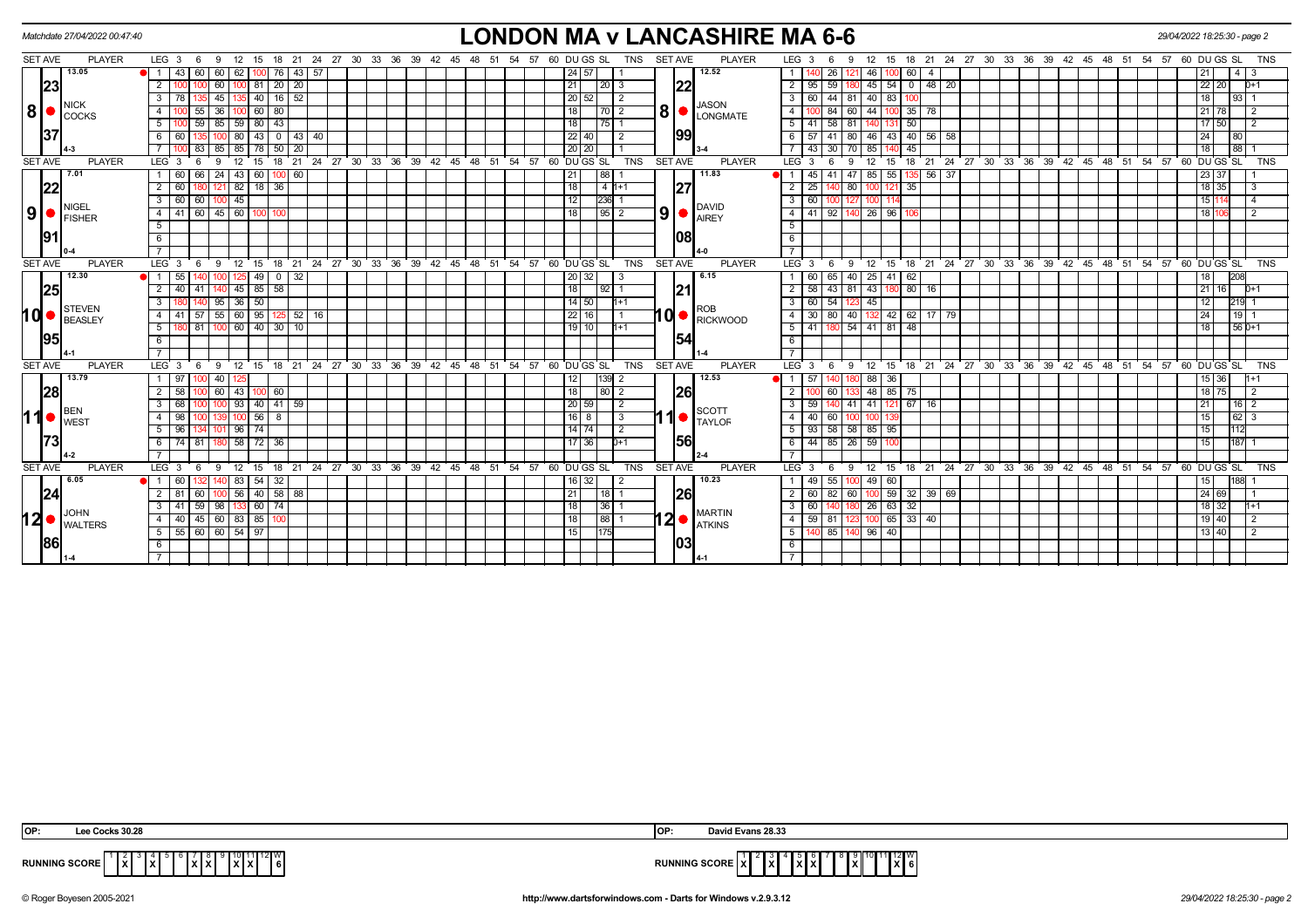| <b>LONDON MA</b>        |     |             |      |            |       |            |             |            |      |     |             |                     |                  |             |                    |             |            |             |                   |      |     |            |
|-------------------------|-----|-------------|------|------------|-------|------------|-------------|------------|------|-----|-------------|---------------------|------------------|-------------|--------------------|-------------|------------|-------------|-------------------|------|-----|------------|
| <b>PLAYER</b>           | W/L | <b>LWON</b> | LOST | <b>AVE</b> | TAVE  | <b>PTS</b> | <b>DRTS</b> | <b>TON</b> | TON+ | 180 | <b>TONS</b> | <b>IPLAYER</b>      | W/L              | LWON   LOST | <b>AVE</b>         | <b>TAVE</b> | <b>PTS</b> | <b>DRTS</b> | TON               | TON+ | 180 | l TONS     |
| <b>Christopher Holt</b> |     |             |      | 25.51      | 9.35  | 2270       |             |            |      |     |             | Kevin Garcia        |                  |             | 27.12              | 13.77       | 2495       |             |                   |      |     |            |
| Daniel Day              |     |             |      | 23.30      | 8.16  | 2004       | 86          |            |      |     |             | Michael Harrison    |                  |             | 20.60              | 3.53        | 1730       | 84          |                   |      |     |            |
| Liam Hill               |     |             |      | 21.76      | 7.98  | 2524       | 116         |            |      |     | $5 + 1$     | Gary Jackson        | $\lambda$<br>v v |             | 24.83              | 13.39       | 2980       | 120         |                   |      |     | $10+1$     |
| David Wawrzewski        |     |             |      | 28.05      | 15.87 | 2805       | 100         | 10         |      |     | $12 +$      | Lee Shewan          |                  |             | 27.03              | 13.20       | 2622       |             |                   |      |     | $8 + 2$    |
| Wayne Brown             |     |             |      | 21.32      | 4.65  | 1791       |             |            |      |     |             | <b>Tom Cromwell</b> | vv               |             | 27.12              | 11.09       | 2441       |             |                   |      |     |            |
| <b>Graham Rackstraw</b> |     |             |      | 28.28      | 16.20 | 3139       | 111         |            |      |     | $11+2$      | David Evans         | W                |             | $28.\overline{33}$ | 16.73       | 3201       | 113         | 11                |      |     | $13+1$     |
| Lee Cocks               | W   |             |      | 30.28      | 16.80 | 3422       | 113         |            |      |     | $9 + 3$     | Stu Wilson          |                  |             | 27.68              | 16.93       | 3155       | 114         | $12 \overline{ }$ |      |     | $13+1$     |
| <b>Nick Cocks</b>       |     |             |      | 23.37      | 13.05 | 3342       | 143         | 12         |      |     | -12         | Jason Longmate      |                  |             | 22.99              | 12.52       | 3242       | 141         |                   |      |     | $9+1$      |
| Nigel Fisher            |     |             |      | 22.91      | 7.01  | 1581       | 69          |            |      |     | $5 + 1$     | David Airev         |                  |             | 27.08              | 11.83       | 2004       | 74          |                   |      |     |            |
| Steven Beasley          |     |             |      | 25.95      | 12.30 | 2413       |             |            |      |     | $7+2$       | Rob Rickwood        |                  |             | 21.54              | 6.15        | 2003       | 93          |                   |      |     | $2+2$      |
| <b>Ben West</b>         |     |             |      | 28.73      | 13.79 | 2787       |             |            |      |     | $11 +$      | Scott Tavlor        |                  |             | 26.56              | 12.53       | 2629       | 99          |                   |      |     | $9+1$      |
| John Walters            |     |             |      | 24.86      | 6.05  | 2188       | 88          |            |      |     |             | Martin Atkins       | $\lambda$<br>v v |             | 26.03              | 10.23       | 2317       | 89          |                   |      |     | $7+1$      |
| <b>TOTALS</b>           |     |             |      | 25.46      | 0.00  | 30266      | 1189        |            |      |     | $95+11$     | <b>I TOTALS</b>     |                  |             | 25.55              | 0.00        | 30819      | 1206        | 82                | 22   |     | $104 + 10$ |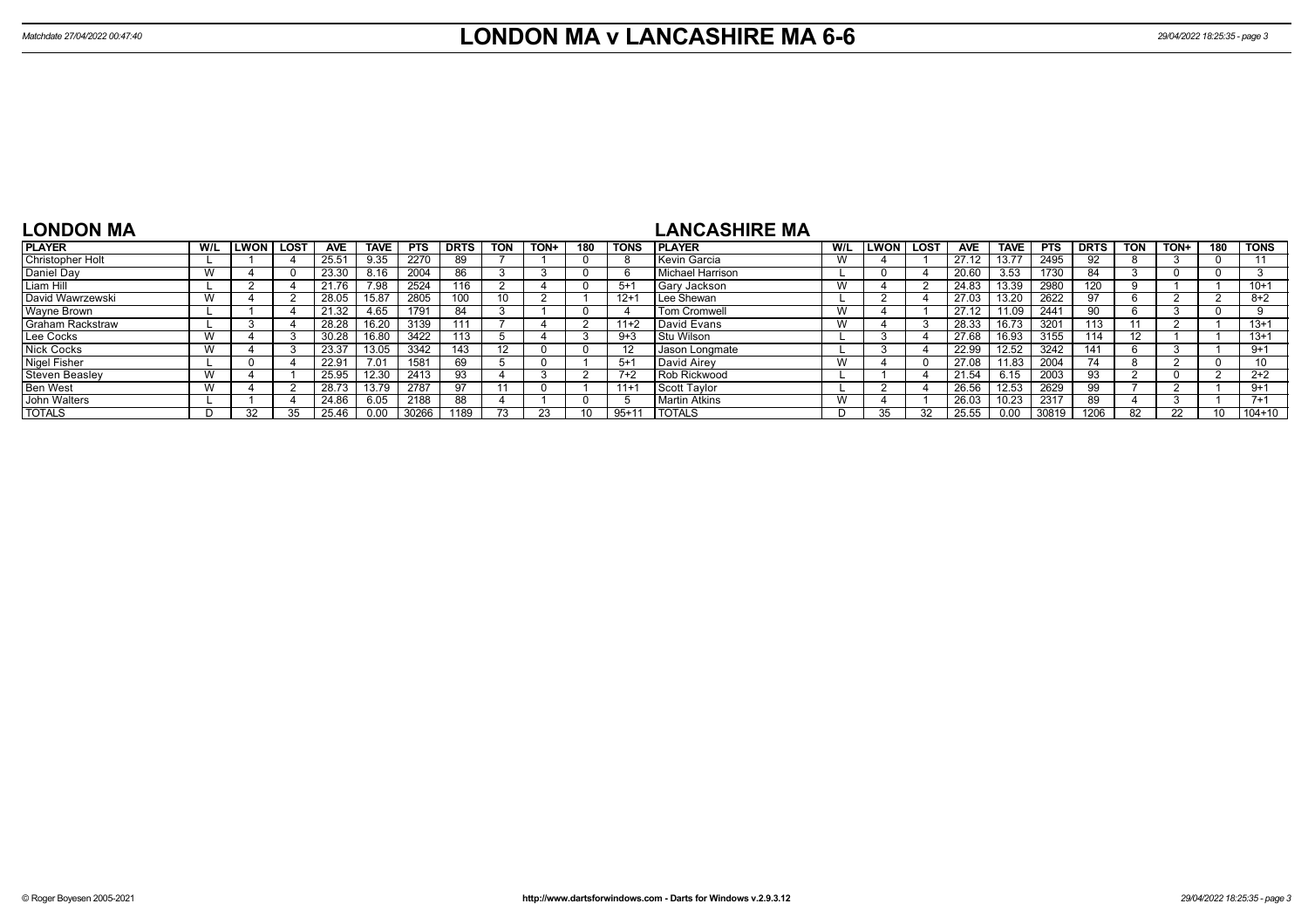|                         | Matchdate 26/04/2022 23:17:01   |                                                                      |                                                              | <b>LONDON MB v LANCASHIRE MB 4-8</b>                                            |                                      |                                                                                             | 29/04/2022 18:26:07 - page 1 |
|-------------------------|---------------------------------|----------------------------------------------------------------------|--------------------------------------------------------------|---------------------------------------------------------------------------------|--------------------------------------|---------------------------------------------------------------------------------------------|------------------------------|
|                         | <b>SET AVE</b><br><b>PLAYER</b> |                                                                      |                                                              | LEG 3 6 9 12 15 18 21 24 27 30 33 36 39 42 45 48 51 54 57 60 DUGS SL TNS SETAVE | <b>PLAYER</b>                        | LEG 3 6 9 12 15 18 21 24 27 30 33 36 39 42 45 48 51 54 57 60 DU GS SL                       |                              |
|                         | 6.00                            | 1 <sup>1</sup><br>$125$ 80 40                                        |                                                              | 12<br>$ 116 $ 2                                                                 | 14.21                                | $\blacksquare$<br>55  <br>36                                                                |                              |
|                         | 22                              | $100$ 58 45 55 59 59 59<br>$2 \mid 30 \mid$                          |                                                              | 24   95                                                                         | 27                                   | $\overline{2}$<br>  81   34   60   41   77   168<br>$\overline{20}$                         | 21<br>20                     |
|                         | <b>JOHN</b>                     | 3 60 135 80                                                          |                                                              | $\overline{9}$<br>$ 226 $ 1                                                     | <b>JACOB</b>                         | $\overline{\mathbf{3}}$<br>180 78 123<br>120                                                | 121<br>$D+1$                 |
| $\mathbf 1$             | LOEBER                          | 4   85   15   100   60   55   78   41   35                           |                                                              | 24<br> 32 1                                                                     | <b>HIBBERT</b>                       | $\overline{4}$<br>58 60 83 44 60 140 36 20                                                  | 23 20                        |
|                         |                                 | $5$   41   95   60   45   38   40                                    |                                                              | 18<br>182                                                                       |                                      | 52 42 140 140 88 0 39<br>5                                                                  | $21 \overline{39}$           |
|                         |                                 | 6                                                                    |                                                              |                                                                                 | 161                                  | 6                                                                                           |                              |
|                         |                                 | $\overline{7}$                                                       |                                                              |                                                                                 |                                      | $\overline{7}$                                                                              |                              |
|                         | <b>SET AVE</b><br><b>PLAYER</b> | LEG 3 6 9 12 15 18 21 24 27 30 33 36 39 42 45 48 51 54 57 60 DUGS SL |                                                              | TNS                                                                             | <b>SET AVE</b><br><b>PLAYER</b>      | LEG 3 6 9 12 15 18 21 24 27 30 33 36 39 42 45 48 51 54 57 60 DUGS SL                        | TNS                          |
|                         | 9.03                            | $\bullet$   1   45   41   26   60   60   22                          |                                                              | 18<br> 247                                                                      | 9.15                                 | 99 43 136 66 59 98<br>$\overline{1}$                                                        | 17 98                        |
|                         | 22                              | $\overline{2}$<br>$100 \t85 \t30$<br>100 100 86                      |                                                              | $17$ 86<br>l 3                                                                  |                                      | $\overline{2}$<br>40 <sup>1</sup><br>100 96<br>57 180<br>$\sqrt{24}$                        | 18<br>$4h+1$                 |
|                         | <b>GEOFF</b>                    | 3 45 78 45 123 35 59 41                                              |                                                              | 21<br>$ 75 $ 1                                                                  | <b>GARY</b>                          | 99 40 80<br>$\overline{\mathbf{3}}$<br>59 60 123<br> 40                                     | 20 40                        |
| $\mathbf{2}$            | NEWBURY                         | 4 85 100 60 100 82 54                                                |                                                              | $\vert$ 20 $\vert$ 2<br>18 <sup>1</sup>                                         | $2  \bullet$<br><b>JACKSON</b>       | 136 45 100 60 60 24 76<br>$\overline{4}$                                                    | 21 76                        |
|                         | <b>68</b>                       | 140 22 22 140 97 50 22<br>5                                          |                                                              | 21<br>  8   2                                                                   |                                      | 5   81   60   41   140   97   42   40                                                       | 20 40                        |
|                         |                                 | 6<br>$\overline{7}$                                                  |                                                              |                                                                                 |                                      | 6<br>$\overline{7}$                                                                         |                              |
|                         | <b>SET AVE</b><br><b>PLAYER</b> | LEG 3<br>ົ 9<br>$^{\circ}$ 12<br>15 18 21<br>6                       | $24$ 27 30<br>33 36 39 42 45 48 51 54 57                     | 60 DU GS SL<br><b>TNS</b>                                                       | <b>SET AVE</b><br><b>PLAYER</b>      | LEG <sup>3</sup><br>12 15<br>18 21 24 27 30 33 36 39 42 45 48 51 54 57 60 DUGS SL<br>6<br>9 | <b>TNS</b>                   |
|                         | 10.35                           | 140 39 39 20<br>$1 \overline{43}$                                    |                                                              | $140$ 1+1<br>18                                                                 | 11.59                                | 134 81 85 97 6 38<br>$\blacksquare$<br>60                                                   | $19$ 38                      |
|                         | 22                              | 2 58 81 140 82 100                                                   |                                                              | $19$ 40<br>$\vert$ 2                                                            | 22                                   | 140 36 24 39<br>$\overline{2}$<br>40                                                        | 18<br>82 2                   |
|                         |                                 | $3 \mid 140 \mid 28 \mid 60 \mid 45 \mid 100 \mid 95 \mid 25 \mid 8$ |                                                              | $\overline{24}$ 8<br>$\overline{2}$                                             |                                      | $41 \overline{100}$ 85 85 36 80 22 20<br>$\overline{\mathbf{3}}$                            | $\overline{24}$<br>$32$   1  |
| 3                       | DANNY                           | 60 45 21 96 52 58 52 40<br>4 I<br>77                                 |                                                              | 25 40                                                                           | ANDY<br>3                            | $24 \mid 36$<br>100 100 89<br>$\overline{4}$<br>$20$ 16                                     | 24<br>16 3                   |
|                         | BROWN                           | $5$   41   85   99   40   60   44   42                               |                                                              | $21$   90                                                                       | <b>JOHNSON</b>                       | 40   100   62   60   43   60<br>5<br>16                                                     | 22   16                      |
|                         |                                 | 6 81 45 100 43 135 57 20 20                                          |                                                              | $22$   20<br>$\sqrt{2}$                                                         |                                      | 61 55 36 125 60 80<br>6<br>39                                                               | 21<br>$45 \mid 1$            |
|                         |                                 | 7 <sup>1</sup>                                                       |                                                              |                                                                                 |                                      | $\overline{7}$                                                                              |                              |
|                         | <b>SET AVE</b><br><b>PLAYER</b> | LEG <sub>3</sub><br>6                                                | 9 12 15 18 21 24 27 30 33 36 39 42 45 48 51 54 57 60 DUGS SL | TNS                                                                             | <b>SET AVE</b><br><b>PLAYER</b>      | $LEG-3$<br>12 15 18 21 24 27 30 33 36 39 42 45 48 51 54 57 60 DUGS SL<br>$6^{\circ}$<br>- 9 | <b>TNS</b>                   |
|                         | 7.18                            | 1 100 83 54 180 24 20 40                                             |                                                              | $21$   40<br>1+1                                                                | 17.36                                | 180 42<br>$\overline{1}$<br>59 70<br>$\mathbf 0$                                            | 18                           |
|                         | 22                              | 2 2 2 2 4 2 9 6                                                      |                                                              | 12<br>315                                                                       | I30I                                 | $\overline{2}$<br>95 100 100<br>32                                                          | 13 32                        |
|                         | <b>ALAN</b>                     | 3 60 41 100 96 40                                                    |                                                              | 15<br>$164$ 1                                                                   | <b>STEVE</b>                         | 45   180   45<br>$\overline{\mathbf{3}}$<br>180 51                                          | $15$ 51<br>$D+2$             |
| 4 <sup>1</sup>          | <b>REEVES</b>                   | 4 80 43 41 24 81 83                                                  |                                                              | 18<br>149                                                                       | 4<br><b>REYNOLDS</b>                 | $100$ 22<br>$\overline{4}$<br>59 100 57<br> 40                                              | 19 40<br>-3                  |
|                         |                                 | $5$   95   60   100   100   138<br>0                                 |                                                              | $813$<br>18                                                                     |                                      | $5\overline{}$<br>140 100<br>45 119<br>81 I<br>-16                                          | $16$ 16                      |
|                         |                                 | - 6 I                                                                |                                                              |                                                                                 | 1801                                 | 6                                                                                           |                              |
|                         |                                 | $\overline{7}$                                                       |                                                              |                                                                                 |                                      | $\overline{\phantom{a}}$                                                                    |                              |
|                         | <b>SET AVE</b><br><b>PLAYER</b> | $LEG_3$ 6                                                            | 9 12 15 18 21 24 27 30 33 36 39 42 45 48 51 54 57 60 DUGS SL | <b>TNS</b>                                                                      | <b>PLAYER</b><br><b>SET AVE</b>      | LEG 3<br>12 15 18 21 24 27 30 33 36 39 42 45 48 51 54 57 60 DUGS SL<br>69                   | <b>TNS</b>                   |
|                         | 12.18                           | 1 121 41 60 135 96 28 20                                             |                                                              | $19$   20  <br>$\vert$ 2                                                        | 11.74                                | $140$ 58 133 60 54 48 0<br>$\bullet$ 1                                                      | 21<br>$8 \mid 2$             |
|                         | 24                              | 2 60 55 43 70 100 57                                                 |                                                              | $18$     116   1                                                                | 24                                   | $\overline{2}$<br>120 20 77 57 97                                                           | 181<br>l 2<br>18             |
|                         | <b>JOHN</b>                     | 3   100   58   60   100   140   43                                   |                                                              | $17 \mid 43 \mid$<br>$\vert$ 3                                                  | <b>MICHAEL</b>                       | $141 \ 60 \ 44 \ 96 \ 58 \ 33$<br>3                                                         | 69                           |
|                         | $5$ $\bullet$<br><b>I</b> HIND  | 4 41 60 60 55 60 105 88 16 12 2<br>5 60 177 54 40 96                 |                                                              | $30$     2   1<br>$15$   $74$   $0+1$                                           | 5  <sub>•</sub><br><b>SEXTON</b>     | 4   59   26   60   177   99   40   30   8   0   2  <br>5<br>134 100 100 99 48 20            | $28 \quad 2$<br>$18$ 20      |
|                         |                                 | 6 100 140 81 80 25                                                   |                                                              | 15<br> 75 2                                                                     |                                      | 6<br>96 140 97 96 72                                                                        | $14$ 72                      |
|                         |                                 | 7 <sup>1</sup>                                                       |                                                              |                                                                                 |                                      | $\overline{7}$                                                                              |                              |
|                         | <b>SET AVE</b><br><b>PLAYER</b> |                                                                      |                                                              | LEG 3 6 9 12 15 18 21 24 27 30 33 36 39 42 45 48 51 54 57 60 DUGS SL TNS SETAVE | PLAYER                               | 9 12 15 18 21 24 27 30 33 36 39 42 45 48 51 54 57 60 DUGSSL<br>$LEG$ 3 6                    | <b>TNS</b>                   |
|                         | 18.85                           | 1   24   60   100   60   100   59                                    |                                                              | $\sqrt{198}$ 2<br>18                                                            | 14.81                                | 140 60 58 139 64 40<br>$\overline{1}$                                                       | $16 \overline{40}$           |
|                         | 127                             | 2 60 60 81 40 100 100 20 40                                          |                                                              | $22$ 40<br>$\vert$ 2                                                            | 25                                   | $6$ 85 22 60 36 140 78 54<br>$\overline{2}$                                                 | 24<br>$20$   1               |
|                         |                                 | 3 60 100 70 85 140 46                                                |                                                              | $18$ 46<br>$\sqrt{2}$                                                           |                                      | 100 100 43 81 137<br>$\overline{\mathbf{3}}$                                                | $\overline{15}$<br>40 3      |
| 6                       | <b>MATT</b><br><b>I</b> WOOD    | 4<br>85 97<br>135 140 24                                             |                                                              | 15<br>20   2                                                                    | <b>MARTIN</b><br>6<br><b>BARRATT</b> | $-4$<br>60<br>140<br>140 43<br>18                                                           | $18$ 18                      |
|                         |                                 | 30   100   60   140<br>5 60                                          |                                                              | $18$ 11<br>l 3                                                                  |                                      | 5<br>45 95 43 58 45                                                                         | 15                           |
|                         | 1001                            | 60 139 48<br>6<br>140<br>$\overline{0}$                              |                                                              | 18<br> 14 3                                                                     | 32                                   | 140 55 41<br>80 <sup>1</sup><br>105 60<br>6<br>20                                           | 19 20                        |
|                         |                                 | 75   65<br>40<br>7181                                                |                                                              | 16 40<br>l 2                                                                    |                                      | $\overline{7}$<br>44   95   60<br>59                                                        | 15 <sup>1</sup>              |
|                         | <b>SET AVE</b><br><b>PLAYER</b> | LEG $3 \quad 6$                                                      | 9 12 15 18 21 24 27 30 33 36 39 42 45 48 51 54 57 60 DUGS SL |                                                                                 | <b>PLAYER</b><br>TNS SET AVE         | $LEG \ 3$<br>12 15 18 21 24 27 30 33 36 39 42 45 48 51 54 57 60 DUGS SL<br>6<br>9           | <b>TNS</b>                   |
|                         | $\sqrt{2.40}$                   | $1 \quad 22$<br>11   140   58   41   28   60   65   56               |                                                              | 27<br>  20                                                                      | 6.18                                 | 95 100<br>81 45 95 21 37 10 10<br>$\blacksquare$                                            | 29 10                        |
|                         | l16l                            | 2 35 66 44 45 58 81 44 57 46 17                                      |                                                              | 30<br>8                                                                         | I20l                                 | 57 38 81 41 81 41 27 52 49 34<br>$\overline{2}$                                             | $30 \overline{\smash{)}34}$  |
|                         | STEVE                           | 3 43 100 17 41                                                       |                                                              | 12<br>$ 300 $ 1                                                                 | <b>TERRY</b>                         | $\overline{\phantom{a}3}$<br>138 59<br>100 64                                               | $15 \ 64$                    |
| $\overline{\mathbf{7}}$ | FERGUSON                        | 4   85   58   41   52   36   24   85   80   35   5                   |                                                              | $29$ 5                                                                          | <b>HEY</b>                           | 57 56 25 60 43 41 99 68 44<br>$-4$                                                          | 27                           |
|                         |                                 | $5 \mid 42 \mid 9 \mid 85 \mid 57 \mid 26 \mid 63$                   |                                                              | 18 <br>$\frac{219}{2}$                                                          |                                      | $5$ 81 41 93 44 140 62 40                                                                   | $21 \overline{\smash{)}40}$  |
|                         |                                 | 6                                                                    |                                                              |                                                                                 |                                      | 6                                                                                           |                              |
|                         |                                 |                                                                      |                                                              |                                                                                 |                                      | $\overline{7}$                                                                              |                              |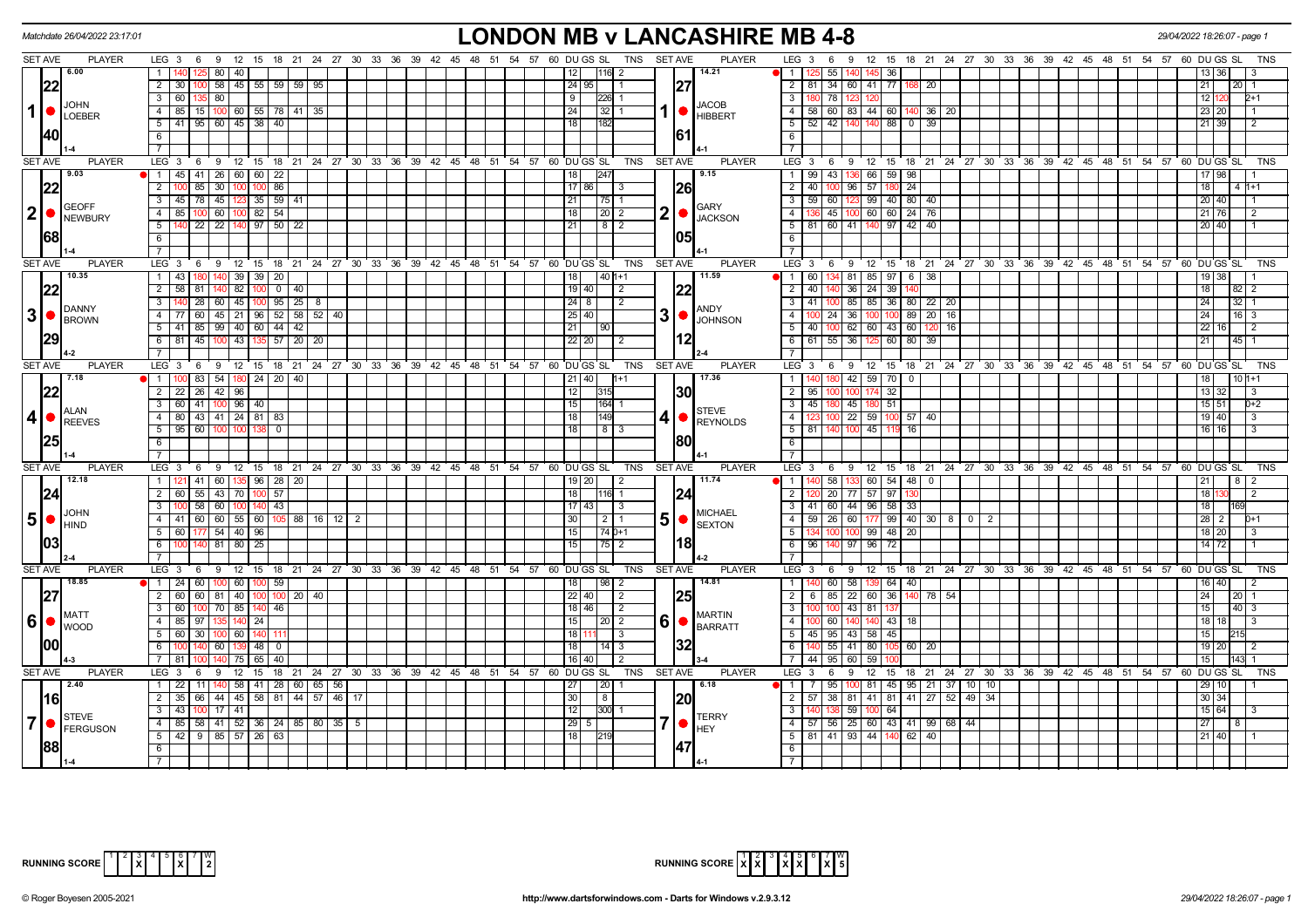|      |                | Matchdate 26/04/2022 23:17:01                                         |                  |                 |                               |              |       |                                   |                 |                 |                   |  |  |                                                         |    |  |  |                      |                   |                |                |            | <b>LONDON MB v LANCASHIRE MB 4-8</b>                                 |                |                  |              |                     |               |         |                |                |    |                                                       |  |  |  | 29/04/2022 18:26:15 - page 2 |                 |             |                |                |  |
|------|----------------|-----------------------------------------------------------------------|------------------|-----------------|-------------------------------|--------------|-------|-----------------------------------|-----------------|-----------------|-------------------|--|--|---------------------------------------------------------|----|--|--|----------------------|-------------------|----------------|----------------|------------|----------------------------------------------------------------------|----------------|------------------|--------------|---------------------|---------------|---------|----------------|----------------|----|-------------------------------------------------------|--|--|--|------------------------------|-----------------|-------------|----------------|----------------|--|
|      | <b>SET AVE</b> | <b>PLAYER</b>                                                         |                  | $LEG_36$        |                               | - 9          | 12    |                                   |                 |                 |                   |  |  | 15 18 21 24 27 30 33 36 39 42 45 48 51 54 57 60 DUGS SL |    |  |  |                      |                   | TNS            | SET AVE        |            | <b>PLAYER</b>                                                        |                | LEG <sub>3</sub> | -6           | 9                   | 12            | 15      |                |                |    | 18 21 24 27 30 33 36 39 42 45 48 51 54 57 60 DU GS SL |  |  |  |                              |                 |             |                | <b>TNS</b>     |  |
|      |                | 1.00                                                                  | $\mathbf{1}$     | 62 81           |                               |              |       | 11 28 100 24                      |                 |                 |                   |  |  |                                                         |    |  |  | 18 <sup>1</sup>      | 1951              |                |                |            | 8.50                                                                 |                |                  | 60           |                     | 96 60 91 60   |         |                |                |    |                                                       |  |  |  |                              |                 | 60          |                |                |  |
|      | 18             |                                                                       | $\overline{2}$   | $-43$           | 85                            | $77$ 41      |       |                                   |                 |                 |                   |  |  |                                                         |    |  |  | 12                   | 255               |                |                | 31         |                                                                      | 2              | 60               |              |                     | 65            | 65      |                |                |    |                                                       |  |  |  |                              |                 | 14 65       |                | $1+1$          |  |
|      |                |                                                                       | 3                |                 | $30 \ 86 \ 96 \ 59 \ 11$      |              |       |                                   |                 |                 |                   |  |  |                                                         |    |  |  | 15                   | 219               |                |                |            |                                                                      | 3 <sup>1</sup> |                  | 134 96       |                     | 135 96 40     |         |                |                |    |                                                       |  |  |  |                              |                 | 14 40       |                | $\overline{2}$ |  |
| 8 ●  |                | JOHNNY<br><b>STEFANO</b>                                              | 4                | 5               | 58                            |              |       | 45 99 83 36                       |                 |                 |                   |  |  |                                                         |    |  |  | 18 I                 |                   |                |                |            | <b>SAM</b><br>$\mathbf{8}$ $\bullet$ $\mathbf{c}_{\mathsf{ROMWELL}}$ | -4             | 35               | 96           |                     | $96$ 40 58    |         |                | 40             |    |                                                       |  |  |  |                              |                 | 19 40       |                |                |  |
|      |                |                                                                       | 5                |                 |                               |              |       |                                   |                 |                 |                   |  |  |                                                         |    |  |  |                      |                   |                |                |            |                                                                      | 5              |                  |              |                     |               |         |                |                |    |                                                       |  |  |  |                              |                 |             |                |                |  |
|      |                |                                                                       | 6                |                 |                               |              |       |                                   |                 |                 |                   |  |  |                                                         |    |  |  |                      |                   |                |                | <b>131</b> |                                                                      | 6              |                  |              |                     |               |         |                |                |    |                                                       |  |  |  |                              |                 |             |                |                |  |
|      |                |                                                                       |                  |                 |                               |              |       |                                   |                 |                 |                   |  |  |                                                         |    |  |  |                      |                   |                |                |            |                                                                      |                |                  |              |                     |               |         |                |                |    |                                                       |  |  |  |                              |                 |             |                |                |  |
|      | <b>SET AVE</b> | <b>PLAYER</b>                                                         | LEG <sub>3</sub> |                 | - 6                           | 9            | ີ 12  | 15                                |                 |                 |                   |  |  | 18 21 24 27 30 33 36 39 42 45 48 51 54 57 60 DUGS SL    |    |  |  |                      |                   | <b>TNS</b>     | <b>SET AVE</b> |            | <b>PLAYER</b>                                                        |                | LEG <sup>3</sup> | - 6          | 9                   | 12            | 15      |                |                |    | 18 21 24 27 30 33 36 39 42 45 48 51 54 57 60 DUGS SL  |  |  |  |                              |                 |             |                | <b>TNS</b>     |  |
|      |                | 3.21                                                                  |                  | $59$ 60         |                               | 45 100       |       | 85                                |                 |                 |                   |  |  |                                                         |    |  |  | 15                   | 1521              |                |                |            | 10.98                                                                | $\overline{1}$ |                  | 75           |                     | 58            | 74      | 36             |                |    |                                                       |  |  |  |                              |                 | 17 36       |                | 2              |  |
|      | 18             |                                                                       | $\overline{2}$   |                 | 28 66 41 30 22                |              |       |                                   |                 |                 |                   |  |  |                                                         |    |  |  | 15                   | 314               |                |                | 26         |                                                                      | $\overline{2}$ |                  |              |                     | 40 81         | 40      |                |                |    |                                                       |  |  |  |                              |                 | $15 \ 40$   |                | 3              |  |
|      |                |                                                                       | 3                | 47              | 28                            |              |       | 43 60 44 60                       | 59              |                 |                   |  |  |                                                         |    |  |  | 21                   | 160               |                |                |            |                                                                      | 3              | 57               |              |                     | 40 100        | 44      | 13             | 96             | 16 |                                                       |  |  |  |                              |                 | 22 16       |                | $\overline{2}$ |  |
|      |                | <b>ILUKE</b><br>$\vert 9 \vert$ $\bullet$ $\vert_{\texttt{FAULKNER}}$ | $\overline{4}$   |                 |                               |              |       | 38 81 43 11 59 100 121            |                 |                 |                   |  |  |                                                         |    |  |  | 21                   | 48 2              |                |                |            | <b>TONY</b><br>$9$ $\bullet$ $\frac{10}{\text{BAKER}}$               | 4              | 100              | 125          |                     |               |         | 65 48 83 40 40 |                |    |                                                       |  |  |  |                              |                 | 21 40       |                | $\overline{2}$ |  |
|      |                |                                                                       | 5                |                 |                               |              |       |                                   |                 |                 |                   |  |  |                                                         |    |  |  |                      |                   |                |                |            |                                                                      | 5              |                  |              |                     |               |         |                |                |    |                                                       |  |  |  |                              |                 |             |                |                |  |
|      | 47             |                                                                       | 6                |                 |                               |              |       |                                   |                 |                 |                   |  |  |                                                         |    |  |  |                      |                   |                |                |            |                                                                      | 6              |                  |              |                     |               |         |                |                |    |                                                       |  |  |  |                              |                 |             |                |                |  |
|      |                |                                                                       |                  |                 |                               |              |       |                                   |                 |                 |                   |  |  |                                                         |    |  |  |                      |                   |                |                |            |                                                                      |                |                  |              |                     |               |         |                |                |    |                                                       |  |  |  |                              |                 |             |                |                |  |
|      | <b>SET AVE</b> | <b>PLAYER</b>                                                         | LEG <sub>3</sub> |                 | - 6                           | 9            | 12    | 15<br>18                          |                 |                 |                   |  |  | 21 24 27 30 33 36 39 42 45 48 51 54 57 60 DUGS SL       |    |  |  |                      |                   | <b>TNS</b>     | <b>SET AVE</b> |            | <b>PLAYER</b>                                                        |                | $LEG^{\prime}$ 3 | - 6          | 9                   | 12            | 15      | ່ 18 ່ 21      |                |    | 24 27 30 33 36 39 42 45 48 51 54 57 60 DUGS SL        |  |  |  |                              |                 |             |                | <b>TNS</b>     |  |
|      |                | 7.26                                                                  |                  | 42              | 36                            | 85           | 83    |                                   |                 | 85 78 52 40     |                   |  |  |                                                         |    |  |  | $22$ 40              |                   |                |                |            | 4.25                                                                 |                | 22               | 31           |                     | 22 55         | 10C     | 57             |                |    |                                                       |  |  |  |                              | 21              |             | 114            |                |  |
|      | 25             |                                                                       | $\overline{2}$   | 39              | 43                            | 43 43 45     |       | 140                               | 120             | $\overline{28}$ |                   |  |  |                                                         |    |  |  | 22 28                |                   | $\overline{2}$ |                | <b>117</b> |                                                                      | $\overline{2}$ | 60               | 26           |                     | 80 60         |         | $19$ 12 $27$   |                |    |                                                       |  |  |  |                              | $\overline{24}$ |             | 92             |                |  |
|      |                | DANNY                                                                 |                  |                 | 95                            |              | 105 I | 40                                |                 |                 |                   |  |  |                                                         |    |  |  | 13   40              |                   | 3              |                |            | <b>ALLAN</b>                                                         | 3 I            | 81               | $\sqrt{26}$  |                     | 85 61         |         |                |                |    |                                                       |  |  |  |                              | 12              |             | 248            |                |  |
| hd∙  |                | <b>FAULKNER</b>                                                       | 4                | 89              | 95                            | 60 77        |       | 100 l                             | 40              | $0$   40        |                   |  |  |                                                         |    |  |  | 23   40              |                   |                |                |            | 10 FITZPATRICK                                                       | 4              | 17               | 30           |                     |               |         | 40 45 85 26    | 1001           | 24 |                                                       |  |  |  |                              | 24              |             | 134            |                |  |
|      |                |                                                                       | 5                |                 |                               |              |       |                                   |                 |                 |                   |  |  |                                                         |    |  |  |                      |                   |                |                |            |                                                                      | 5              |                  |              |                     |               |         |                |                |    |                                                       |  |  |  |                              |                 |             |                |                |  |
|      | <b>105</b>     |                                                                       | 6                |                 |                               |              |       |                                   |                 |                 |                   |  |  |                                                         |    |  |  |                      |                   |                |                | 148        |                                                                      | 6              |                  |              |                     |               |         |                |                |    |                                                       |  |  |  |                              |                 |             |                |                |  |
|      |                |                                                                       |                  |                 |                               |              |       |                                   |                 |                 |                   |  |  |                                                         |    |  |  |                      |                   |                |                |            |                                                                      |                |                  |              |                     |               |         |                |                |    |                                                       |  |  |  |                              |                 |             |                |                |  |
|      | <b>SET AVE</b> | <b>PLAYER</b>                                                         | LEG <sub>3</sub> |                 | - 6                           | - 9          | 12    | 15<br>18                          |                 |                 | 21 24 27 30 33 36 |  |  | $39 \t 42 \t 45$                                        | 48 |  |  | 51 54 57 60 DU GS SL |                   | <b>TNS</b>     | <b>SET AVE</b> |            | <b>PLAYER</b>                                                        |                | LEG <sub>3</sub> | - 6          | 9                   | 12            | 15      | 18 21          |                |    | 24 27 30 33 36 39 42 45 48 51 54 57 60 DUGS SL        |  |  |  |                              |                 |             |                | <b>TNS</b>     |  |
|      |                | 9.77                                                                  |                  | 59              | 82                            | 58           |       | 94                                | 15              |                 |                   |  |  |                                                         |    |  |  | 18 I                 | l 55              |                |                |            | 12.61                                                                | $\overline{1}$ | 60               | 60           |                     | 68            | 79      | $54 \mid$      | 40             |    |                                                       |  |  |  |                              |                 | 40          |                |                |  |
|      | 24             |                                                                       | $\overline{2}$   |                 |                               |              |       | 43 58 10 10                       |                 |                 |                   |  |  |                                                         |    |  |  | $19$   10            |                   | -3             |                | 26         |                                                                      | $\overline{2}$ | 13               |              |                     | 45            | 97      | 27             |                |    |                                                       |  |  |  |                              | 18              |             | 192            |                |  |
|      |                | MAT1                                                                  |                  |                 | 30                            |              |       |                                   |                 |                 |                   |  |  |                                                         |    |  |  | 12                   | $112$ 3           |                |                |            |                                                                      | $\mathbf{3}$   |                  |              |                     |               | 40 20   |                |                |    |                                                       |  |  |  |                              |                 | $14$ 20     |                | $2+1$          |  |
| 110  |                | <b>IEDES</b>                                                          |                  |                 | $41 \overline{\smash{)}\,98}$ |              |       | 85 59 100 40                      |                 |                 |                   |  |  |                                                         |    |  |  | 18                   | $\overline{78}$ 1 |                |                | 1●∣        | GARY<br>DAVEY                                                        | 4              | 55               |              |                     | 60            | $96$ 50 |                |                |    |                                                       |  |  |  |                              |                 | $18$ 50     |                | 2              |  |
|      |                |                                                                       | 5                |                 |                               |              |       | 40 40 44 38 54 66                 |                 |                 |                   |  |  |                                                         |    |  |  | 18                   | l219              |                |                |            |                                                                      | 5              | 100              | 60           |                     | $57$ 140      | 58      | 82             | $\overline{4}$ |    |                                                       |  |  |  |                              |                 | $21 \mid 4$ |                |                |  |
|      | 101            |                                                                       | 6                |                 |                               |              |       |                                   |                 |                 |                   |  |  |                                                         |    |  |  |                      |                   |                |                | 1511       |                                                                      | 6              |                  |              |                     |               |         |                |                |    |                                                       |  |  |  |                              |                 |             |                |                |  |
|      |                |                                                                       | $\overline{7}$   |                 |                               |              |       |                                   |                 |                 |                   |  |  |                                                         |    |  |  |                      |                   |                |                |            |                                                                      |                |                  |              |                     |               |         |                |                |    |                                                       |  |  |  |                              |                 |             |                |                |  |
|      | <b>SET AVE</b> | <b>PLAYER</b>                                                         | LEG <sub>3</sub> |                 | - 6                           | -9           | 12    | 15                                |                 |                 |                   |  |  | 18 21 24 27 30 33 36 39 42 45 48 51 54 57               |    |  |  | 60 DU GS SL          |                   | <b>TNS</b>     | <b>SET AVE</b> |            | <b>PLAYER</b>                                                        |                | LEG 3            | - 6          | -9                  | 12            | 15      |                |                |    | 18 21 24 27 30 33 36 39 42 45 48 51 54 57 60 DUGS SL  |  |  |  |                              |                 |             |                | <b>TNS</b>     |  |
|      |                | 12.69                                                                 |                  | -92 I           |                               | 30   44   58 |       |                                   | 100 86          |                 |                   |  |  |                                                         |    |  |  | 20   86              |                   |                |                |            | 16.36                                                                |                |                  | 60           |                     | 41            | 58      |                |                |    |                                                       |  |  |  |                              |                 |             | 40             |                |  |
|      | 24             |                                                                       | $\overline{2}$   | 30 <sup>1</sup> |                               | 100          | 45    |                                   |                 |                 |                   |  |  |                                                         |    |  |  | 15                   | $ 46 $ 3          |                |                | 26         |                                                                      |                | $2 \mid 57$      | 60           |                     | 100 135 93 56 |         |                |                |    |                                                       |  |  |  |                              |                 | 17 56       |                | $\overline{2}$ |  |
|      |                | <b>SCOTT</b>                                                          | 3                | 90 I            | -57                           | 95           |       | 60 53 45                          | 10 <sup>7</sup> |                 |                   |  |  |                                                         |    |  |  | 2111                 |                   |                |                |            | <b>NATHAN</b>                                                        |                | 62               | 26           | 24 I                | 42            |         |                |                |    |                                                       |  |  |  |                              | 18              |             | 32 I 2         |                |  |
| 12∣• |                | <b>ARTISS</b>                                                         | $\overline{4}$   | 40 I            |                               | 85           |       | 22   73   53   44                 |                 |                 |                   |  |  |                                                         |    |  |  | 21                   | 56   1            |                |                |            | $12 \bullet$ $\bullet$ $\bullet$                                     | 4              | 60               | 85           | 45                  |               | 140 55  |                | 88             |    |                                                       |  |  |  |                              |                 | $22 \mid 8$ |                | $\overline{2}$ |  |
|      |                |                                                                       | 5                | 43 I            |                               |              |       | 98 90 55 43 32                    |                 |                 |                   |  |  |                                                         |    |  |  | $19$ 32              |                   |                |                |            |                                                                      | - 5 I          |                  | $71 \mid 41$ |                     | 22 83         | 121 99  |                |                |    |                                                       |  |  |  |                              | 18              |             | 64             |                |  |
|      | 52             |                                                                       | 6                | 69 26           |                               | 100          | 40    |                                   |                 |                 |                   |  |  |                                                         |    |  |  | 12                   | $ 266 $ 1         |                |                | 29         |                                                                      | - 6 I          | $\overline{60}$  | $\sqrt{58}$  |                     | 180 95        |         |                |                |    |                                                       |  |  |  |                              | 15              |             |                | $1 + 1$        |  |
|      |                | $I4-3$                                                                |                  |                 |                               |              |       | 60   60   180   140   41   15   5 |                 |                 |                   |  |  |                                                         |    |  |  | 20 5                 |                   | $h+1$          |                |            |                                                                      |                |                  |              | 134 86 57 60 132 24 |               |         |                |                |    |                                                       |  |  |  |                              | 18 <sup>1</sup> |             | 8 <sup>2</sup> |                |  |

| OP:                  | Jood 27.00                                          | <b>OP</b>            | m Cromwell 31.31                                     |
|----------------------|-----------------------------------------------------|----------------------|------------------------------------------------------|
| <b>RUNNING SCORE</b> | 1   12   W<br>1 v 1<br>l x l<br>IXI.<br>ΙX<br>8 A I | <b>RUNNING SCORE</b> | IxIxI<br>IXIXI<br>- I X I<br>IXIXIXI<br>- 0<br>l 8 I |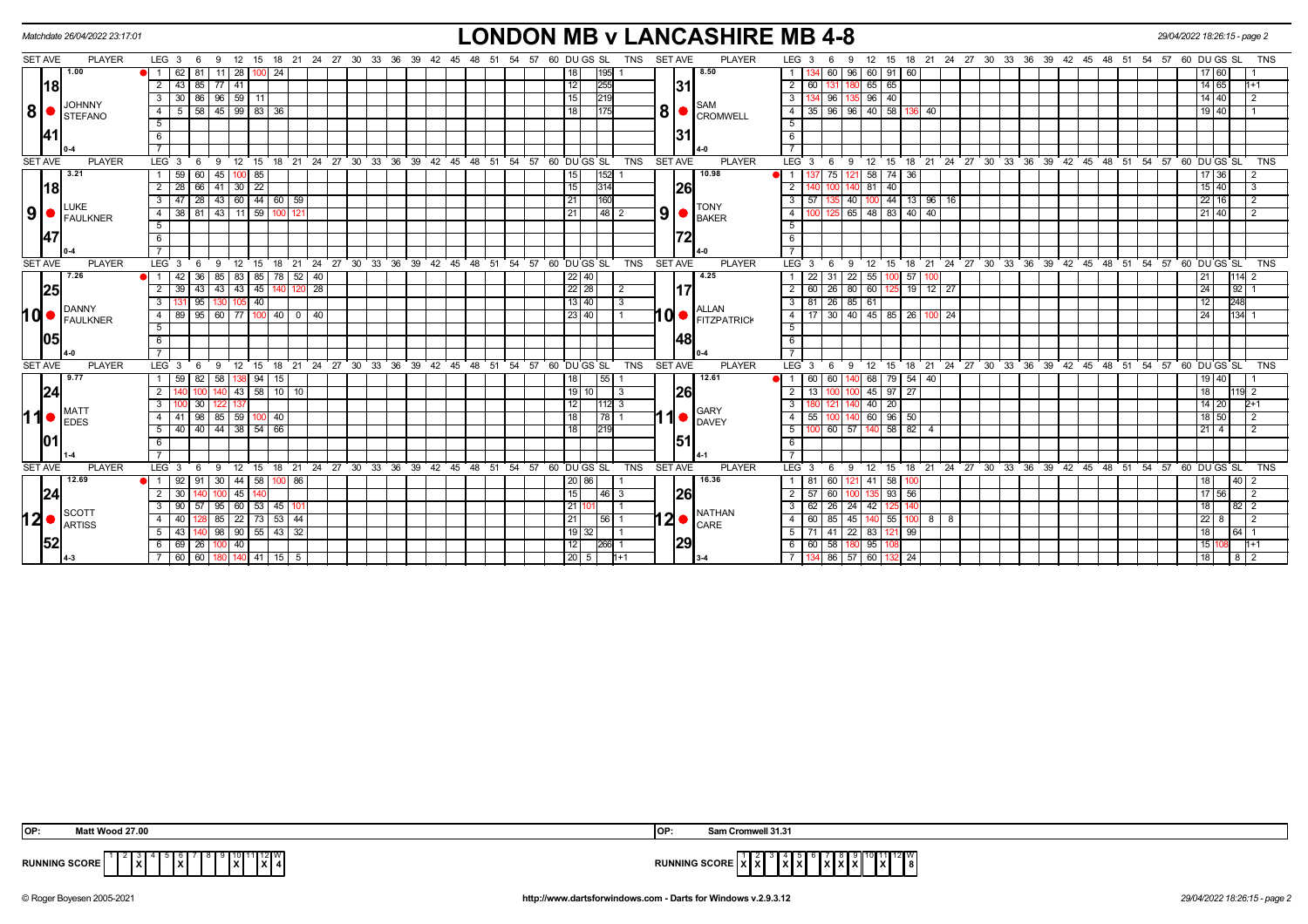| <b>LONDON MB</b>      |     |             |      |               |             |            |             |            |      |     |             | <b>LANCASHIRE MB</b>     |     |             |             |                |                |            |             |            |      |     |             |
|-----------------------|-----|-------------|------|---------------|-------------|------------|-------------|------------|------|-----|-------------|--------------------------|-----|-------------|-------------|----------------|----------------|------------|-------------|------------|------|-----|-------------|
| <b>PLAYER</b>         | W/L | <b>LWON</b> | LOST | <b>AVE</b>    | <b>TAVE</b> | <b>PTS</b> | <b>DRTS</b> | <b>TON</b> | TON+ | 180 | <b>TONS</b> | <b>IPLAYER</b>           | W/L | <b>LWON</b> | <b>LOST</b> | <b>AVE</b>     | <b>TAVE</b>    | <b>PTS</b> | <b>DRTS</b> | <b>TON</b> | TON+ | 180 | <b>TONS</b> |
| John Loeber           |     |             |      | 22.40         | 6.00        | 1949       | 87          |            |      |     |             | Jacob Hibbert            |     |             |             | 27.6           | $14.2^{\circ}$ | 2485       | 90          |            |      |     | $9 + 1$     |
| Geoff Newbury         |     |             |      | 22.68         | 9.03        | 2155       | 95          |            |      |     |             | Gary Jackson             |     |             |             | 26.05          | 9.15           | 2501       | 96          |            |      |     | $6 + 1$     |
| Danny Brown           | W   |             |      | 22.29         | 10.35       | 2876       | 129         |            |      |     | $7 + 1$     | Andy Johnson             |     |             |             | 22.12          | 11.59          | 2831       | 128         |            |      |     | 10          |
| Alan Reeves           |     |             |      | 22.25         | 7.18        | 1869       | 84          |            |      |     | $5+1$       | Steve Revnolds           |     |             |             | 30.80          | 17.36          | 2495       | 81          |            |      |     | $10 + 3$    |
| John Hind             |     |             |      | 24.03         | 12.18       | 2739       | 114         |            |      |     | 9+1         | Michael Sexton           |     |             |             | 24.18          | 11.74          | 2829       | 117         |            |      |     | $8 + 1$     |
| Matt Wood             | W   |             |      |               | 18.85       | 3375       | 125         |            |      |     | 16          | Martin Barratt           |     |             |             | 25.32          | 14.81          | 3089       | 122         |            |      |     | 12          |
| <b>Steve Ferguson</b> |     |             |      | 6.88          | 2.40        | 1958       | 116         |            |      |     |             | <b>Terry Hev</b>         |     |             |             | 20.47          | 6.18           | 2497       | 122         |            |      |     |             |
| Johnny Stefano        |     |             |      | $8.4^{\circ}$ | 1.00        | 1160       | 63          |            |      |     |             | <b>Sam Cromwell</b>      |     |             |             | 31.3'          | 8.50           | 2004       | 64          |            |      |     | $5 + 1$     |
| Luke Faulkner         |     |             |      | $34^{-}$      | 3.21        | 1330       | 72          |            |      |     |             | <b>Tony Baker</b>        |     |             |             |                | 10.98          | 2004       | 75          |            |      |     |             |
| Danny Faulkner        | W   |             |      |               | 7.26        | 2004       | 80          |            |      |     |             | <b>Allan Fitzpatrick</b> |     |             |             | 17.48          | 4.25           | 1416       | 81          |            |      |     |             |
| Matt Edes             |     |             |      | 24.0          | 9.77        | 2041       | 85          |            |      |     |             | <b>Gary Davey</b>        | W   |             |             | $26.5^{\circ}$ | 12.61          | 2386       | 90          |            |      |     | $9 + 1$     |
| <b>Scott Artiss</b>   | W   |             |      | 24.52         | 12.69       | 3139       | 128         |            |      |     | $9 + 1$     | Nathan Care              |     |             |             | 26.29          | 16.36          | 3313       | 126         |            |      |     | $12 + 1$    |

TOTALS W 40 23 25.04 0.00 29850 1192 70 30 8 99+9

TOTALS L 23 40 22.58 0.00 26595 1178 58 22 3 79+4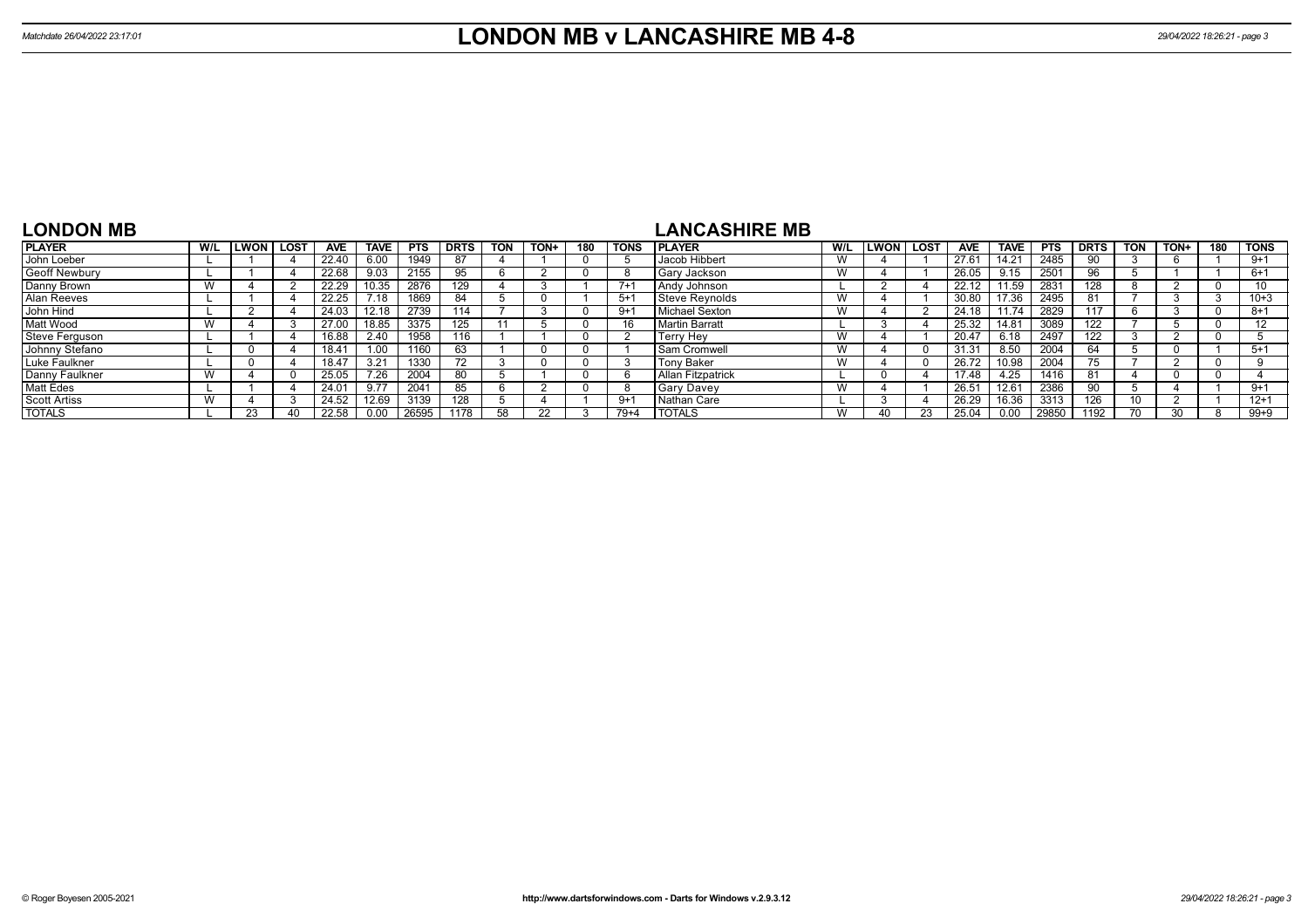|                         | Matchdate 27/04/2022 00:24:05  |                                                                                              | <b>LONDON WA v LANCASHIRE WA 2-4</b>                                                                                         | 29/04/2022 18:25:49 - page 1                                                    |
|-------------------------|--------------------------------|----------------------------------------------------------------------------------------------|------------------------------------------------------------------------------------------------------------------------------|---------------------------------------------------------------------------------|
| <b>SET AVE</b>          | <b>PLAYER</b>                  | LEG <sub>3</sub><br>27<br>30<br>33<br>36<br>39<br>- 6<br>-9<br>21<br>-42<br>18<br>24         | 60 DU GS SL<br><b>SET AVE</b><br><b>PLAYER</b><br>TNS<br>LEG <sub>3</sub><br>27<br>30<br>18<br>24<br>-54<br>15<br>-21<br>-45 | 33<br>-36<br>39<br>48<br>60 DU GS SL<br>- 42<br>-45<br>- 51<br>-54<br>57<br>TNS |
|                         | 2.00<br>19                     | 60<br>83<br>60<br>26 <sup>2</sup>                                                            | 6.22<br>77<br>60<br>28<br> 20                                                                                                |                                                                                 |
|                         | <b>JOANNE</b>                  | $55 \mid 98$<br>45 46 35 18 18<br>36<br>45<br>60<br>45<br>2                                  | 22   22   29   81   60   96   32<br>31 18<br>62<br>60<br>2<br>l 21 I<br><b>ELLEN</b>                                         | 16 <br>30 <sub>1</sub>                                                          |
| $\mathbf{1}$            | <b>DEAMER</b>                  | 60<br>95<br>60 72 61<br>68<br>l 17<br>3<br>60 l                                              | $-43$<br>$54$ 10<br>45 41<br>24<br>- 8<br>-8<br>3<br><b>FLETCHER</b>                                                         | $25 \overline{\smash{)}8}$<br>3                                                 |
|                         | 58                             | $145$ 36 99 30<br>58<br>21<br>92<br>4                                                        | $100$ 45 55 97 24<br>$\overline{24}$<br>20<br>$\sqrt{60}$<br>60<br>4<br>l 60 I<br> 29                                        | 22 24                                                                           |
|                         |                                | 5                                                                                            |                                                                                                                              |                                                                                 |
| <b>SET AVE</b>          | <b>PLAYER</b>                  | LEG <sub>3</sub><br>-6<br>-9<br>12<br>15<br>$^{\circ}$ 18                                    | 21 24 27 30 33 36 39 42 45 48 51 54 57 60 DUGS SL<br><b>PLAYER</b><br>TNS<br><b>SET AVE</b><br>$LEG^{\prime}$ 3<br>- 6<br>-9 | 12 15 18 21 24 27 30 33 36 39 42 45 48 51 54 57 60 DUGS SL<br><b>TNS</b>        |
|                         | 2.00<br> 18                    | 40<br>81<br>$34 \overline{39}$<br>30<br>85<br>  66  <br>45<br>81                             | 9.36<br>$26 \mid 39$<br>82<br>$29 \mid 23$<br>5<br>61<br> 20                                                                 | 24<br>$16$   2                                                                  |
|                         | <b>DEBS</b>                    | 60<br>$60 \ 41$<br>45<br>40<br>22<br>2<br>45 I<br>47<br>100                                  | 27<br>24<br>55<br>$100$ 70 51 20<br>33<br>l 41 l<br>41<br>2   8<br>26 I<br><b>LINDSEY</b>                                    | 28 20                                                                           |
| $\mathbf{2} \vert$      | <b>WATLING</b>                 | $73 \mid 40$<br>26<br>3<br>66<br>45 I<br>70<br>81                                            | 2 <sup>1</sup><br>24   40  <br>65<br>81<br>85<br>78<br>9<br>43<br>3 <sup>1</sup><br><b>ASHTON</b>                            | $140$ 1                                                                         |
|                         | 17 <sup>′</sup>                | 55<br>36 45 60 45<br>28 81<br>83<br>$\overline{4}$                                           | 24<br>68<br>60<br>$4 \mid 30 \mid 60$<br>60<br>$0 \mid 0 \mid 30$<br>-81 I<br>  180<br>93                                    | 27 30<br>$D+1$                                                                  |
|                         |                                | 22 41 45 60 58<br>$5 \mid 41$                                                                | 234<br>18<br>$5 \mid 85$<br>135 21 39<br>121                                                                                 | 17 39<br>$\overline{3}$                                                         |
| <b>SET AVE</b>          | <b>PLAYER</b>                  | 24 27 30 33 36 39 42 45 48 51 54 57<br>LEG <sub>3</sub><br>21<br>18                          | 60 DU GS SL<br><b>SET AVE</b><br><b>PLAYER</b><br>LEG <sup>3</sup><br><b>TNS</b><br>18<br>21<br>15                           | 24 27 30 33 36 39 42 45 48 51 54 57<br>60 DU GS SL<br><b>TNS</b>                |
|                         | 5.40<br> 20                    | 63   38<br>$75$   10<br>55<br>-60                                                            | 3.25<br>22 10 <br>60<br>26<br>$43 \mid 64$<br>60<br>95<br>$\overline{1}$<br>119                                              | 1101<br>24                                                                      |
|                         | STEPH                          | 99   60   60   20<br>41   81                                                                 | 20 20<br>41 81<br>60<br>125 I<br>41 I<br>DAWN                                                                                | 18<br>112                                                                       |
| $\overline{\mathbf{3}}$ | $\blacksquare$ STUTLEY         | 62 31<br>3 I<br>60<br>60 I 40<br>$100$   16  <br>$0 \mid 32$                                 | 3 <sup>1</sup><br>30 32<br>3   76   36   36   28   85   100   81   49   0<br>$\mathcal{P}$<br>l 5<br><b>SHAW</b>             | $\sqrt{5}$ 1<br>30                                                              |
|                         | 88                             | $\overline{4}$                                                                               | $\overline{4}$                                                                                                               |                                                                                 |
|                         |                                | 5                                                                                            | -5                                                                                                                           |                                                                                 |
| <b>SET AVE</b>          | <b>PLAYER</b>                  | LEG <sup>1</sup><br>30<br>33<br>$36 \quad 39 \quad 42 \quad 45$<br>27<br>21<br>24            | 48 51<br>54 57<br>60 DU GS SL<br><b>TNS</b><br><b>SET AVE</b><br><b>PLAYER</b><br>LEG 3<br>24<br>27<br>18<br>21              | 30 33 36 39 42 45 48 51 54<br>57<br>60 DU GS SL<br><b>TNS</b>                   |
|                         | 3.40<br> 16                    | $25 \mid 41$<br>$\sqrt{50}$<br>33<br>41<br>60                                                | 18.57<br>33 50<br>45<br>38<br>66<br>24<br>45 l<br>43<br> 20                                                                  | 88<br>30                                                                        |
|                         | CARLY                          | 52<br>66 44 28<br>43<br>36<br>41                                                             | 27<br>36<br>$22 \mid 30$<br>70<br>30<br>$\sqrt{26}$<br>16<br>81<br>138                                                       | 29 16<br>$\overline{2}$                                                         |
| 4                       | <b>TOWNSEND</b>                | 45 40<br>100 60<br>$3^{\circ}$<br>45<br>41 I                                                 | ALLY<br>SMITH<br>170<br>41<br>80 76<br>45                                                                                    | 18 76                                                                           |
|                         | 56                             | $140$ 49 60<br>21<br>4                                                                       | 224 <br>45<br>26<br>95  <br>16<br>4<br>180<br>1391<br><b>117</b>                                                             | 18 16<br>$1 + 1$                                                                |
|                         |                                | -5                                                                                           |                                                                                                                              |                                                                                 |
| <b>SET AVE</b>          | <b>PLAYER</b>                  | 24 27 30 33 36 39 42 45 48 51 54 57<br>LEG <sub>3</sub><br>12<br>15<br>18<br>21<br>- 6<br>-9 | 60 DU GS SL<br><b>SET AVE</b><br><b>PLAYER</b><br>TNS<br>LEG <sub>3</sub><br>12<br>15<br>18<br>21<br>- 6<br>Q                | 24 27 30 33 36 39 42 45 48 51 54 57 60 DUGS SL<br>TNS                           |
|                         | 19                             | $38 \mid 43 \mid 55 \mid 85$<br>-81<br>-52 I<br>25<br>22                                     | 3.00<br>68<br>$44$ 40 40<br>24<br>57<br>22<br>-30 I<br>100<br>119                                                            | 26 40                                                                           |
|                         | <b>NIKKI</b>                   | $45 \mid 26 \mid$<br>$\overline{\phantom{a}}$<br>32<br>2<br>85 I<br>45<br>8                  | 25 32 <br>92<br>66<br>26<br>$60$ 30<br>$\overline{2}$<br>2<br>41<br>92 <sub>1</sub><br><b>ELEANOR</b>                        | 64<br>24 <sup>1</sup>                                                           |
| $5\vert$                | PATTEN                         | 66<br>60<br>3 I<br>-34 I<br>41<br>26 I                                                       | 5 <sup>1</sup><br> 40 2<br>59<br>44<br>21<br>85<br>$36 \mid 32$<br>3 <sup>1</sup><br>I 60<br>85  <br><b>CAIRNS</b>           | 23 32                                                                           |
|                         | 09                             | 85<br>$26 \mid 85$<br>40<br>20<br>45 I<br>0 I                                                | $25 \mid 20$<br>2<br>60<br>80<br>41<br>84<br>75<br>$\overline{4}$<br>I 60 I<br>96 I<br>$\overline{\mathbf{0}}$<br>49         | 24<br>$\overline{5}$                                                            |
|                         |                                | 39<br>42<br>5 61<br>60 I<br>41<br>37<br>60<br>251                                            | $\overline{27}$<br> 36 <br>$5 \mid 58 \mid 83$<br>41<br>45<br>60 28 40 18<br>43<br>l 85                                      | 28 18                                                                           |
| <b>SET AVE</b>          | <b>PLAYER</b>                  | <b>LEG</b><br>30<br>33 36<br>21<br>27                                                        | 54<br>60 DU GS SL<br><b>SET AVE</b><br><b>PLAYER</b><br>39 42 45 48<br>51<br>57<br><b>TNS</b><br>LEG 3<br>27<br>30 33<br>24  | 36 39 42 45 48 51<br>60 DU GS SL<br>ີ 54<br>$\overline{57}$<br><b>TNS</b>       |
|                         | 2.80<br>19                     | $35$ 21<br>24 60<br>5<br>-85 I<br>42  <br>-30<br>-41                                         | 1.00<br>30 <sup>1</sup><br>33   40<br>18<br>60<br>62 32<br>-28<br>45 I<br>60<br>-41<br>117                                   | 28 32                                                                           |
|                         | JULIANE                        | 60 58 36 15 5<br>60<br>60<br>60<br>80<br>60                                                  | $32 \mid 5$<br>45 57 95 29 19 5 45 31<br>$45 \mid 26$<br>2<br>24<br><b>JENNY</b>                                             | 33<br>80                                                                        |
| 6                       | $\blacksquare$ <b>BIRCHILL</b> | $66 \mid 78 \mid 94 \mid 30$<br>81<br>85 26 41<br>3 I                                        | 6<br>$22$ 30<br>58 58 35<br>3   57   97<br>33<br> 23 <br><b>NUTTALL</b>                                                      | 140<br>21                                                                       |
|                         | 17                             | $140$ 59<br>$24$ 41<br>4 I<br>45                                                             | 21<br> 72 <br>4 4 5 67 41 43 83 65 69 88<br>49                                                                               | 23 88                                                                           |
|                         |                                | 5   60   81   60   60   81   80   79                                                         | 21 79 <br>5   41   59   76   39   57   95                                                                                    | 18<br>134                                                                       |

**X**

 $4^{6}$   $8^{6}$   $8^{6}$ 



**RUNNING SCORE**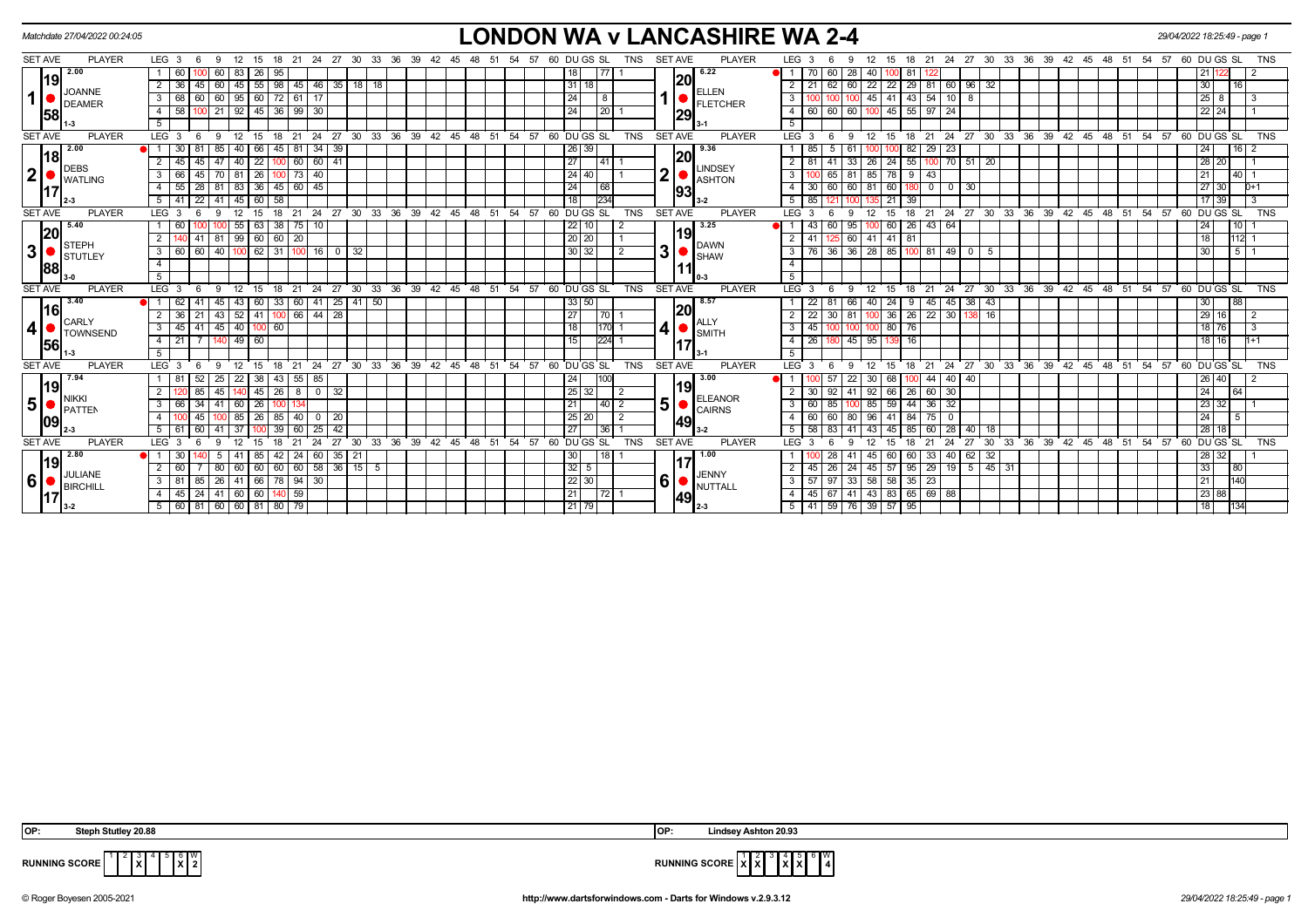# **LONDON WA**

## **LANCASHIRE WA**

| <b>PLAYER</b>         | W/L | LWON | <b>LOST</b> | <b>AVE</b> | <b>TAVE</b> | <b>PTS</b> | DRTS | <b>TON</b> | TON+ | 180 | <b>TONS</b> | <b>PLAYER</b>  | W/L                    | LWON | <b>LOST</b>    | <b>AVE</b> | <b>TAVE</b> | <b>PTS</b> | <b>DRTS</b> | <b>TON</b> | TON+ | 180 | <b>TONS</b> |
|-----------------------|-----|------|-------------|------------|-------------|------------|------|------------|------|-----|-------------|----------------|------------------------|------|----------------|------------|-------------|------------|-------------|------------|------|-----|-------------|
| Joanne Deamer         |     |      |             | 19.58      | 2.00        | 1899       |      |            |      |     |             | Ellen Fletcher | $\lambda$<br><b>VV</b> |      |                | 20.29      | 6.22        | 1988       |             |            |      |     |             |
| Debs Watling          |     |      |             | 18.17      | 2.00        | 2162       | 119  |            |      |     |             | Lindsev Ashton | $\overline{M}$<br>V V  |      |                | 20.93      | 9.36        | 2449       | 117         |            |      |     |             |
| Steph Stutley         |     |      |             | 20.88      | 5.40        | 1503       |      |            |      |     |             | l Dawn Shaw    |                        |      |                | 19.1       | 3.25        | 1376       |             |            |      |     |             |
| <b>Carly Townsend</b> |     |      |             | 16.56      | 3.40        | 1540       |      |            |      |     |             | Ally Smith     | W                      |      |                | 20.1       | 8.57        | 1916       |             |            |      |     |             |
| Nikki Patten          |     |      |             | 19.09      | 7.94        | 2329       | 122  |            |      |     |             | Eleanor Cairns | $\lambda$<br>V V       |      |                | 19.49      | 3.00        | 2436       | 125         |            |      |     |             |
| Juliane Birchill      |     |      |             | 19.11      | 2.80        | 2415       |      |            |      |     |             | Jenny Nuttall  |                        |      |                | 17.49      | 1.00        | 215'       | 123         |            |      |     |             |
| <b>TOTALS</b>         |     |      |             |            | 0.00        | 11848      | 629  |            |      |     |             | <b>TOTALS</b>  | W                      |      | $\overline{A}$ | 19.55      | 0.00        | 12316      | 630         |            |      |     | $26+2$      |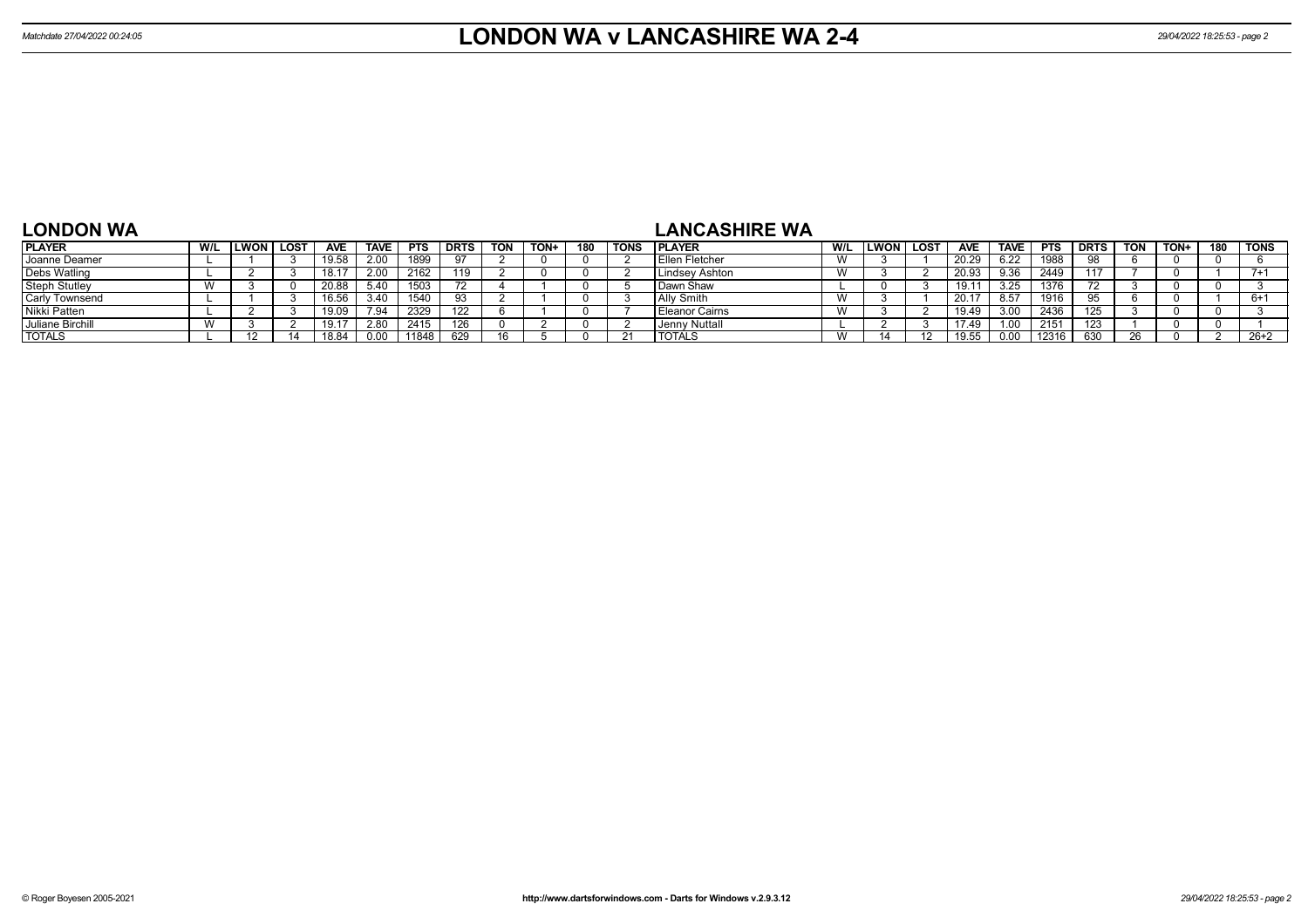|                         |                | Matchdate 26/04/2022 22:49:28 |                   |      |                 |                                      |           |    |                 |                   |                         |                                  |    |                                                |                                                   |     |            |    |     |     |                  |    |                 |             |                |            |                |      | <b>LONDON WB v LANCASHIRE WB 4-2</b> |                  |        |                                                 |                |                  |              |                 |              |                        |                                                    |                         |      |           |     |    | 29/04/2022 18:26:35 - page 1                         |              |                  |            |
|-------------------------|----------------|-------------------------------|-------------------|------|-----------------|--------------------------------------|-----------|----|-----------------|-------------------|-------------------------|----------------------------------|----|------------------------------------------------|---------------------------------------------------|-----|------------|----|-----|-----|------------------|----|-----------------|-------------|----------------|------------|----------------|------|--------------------------------------|------------------|--------|-------------------------------------------------|----------------|------------------|--------------|-----------------|--------------|------------------------|----------------------------------------------------|-------------------------|------|-----------|-----|----|------------------------------------------------------|--------------|------------------|------------|
|                         | <b>SET AVE</b> | <b>PLAYER</b>                 | LEG <sub>3</sub>  |      |                 |                                      |           |    |                 |                   | -24                     | 27                               | 30 | - 33<br>36                                     | -39                                               | -42 |            |    |     | -54 | -57              | 60 |                 | DU GS SL    |                | TNS        | <b>SET AVE</b> |      | <b>PLAYER</b>                        | LEG <sub>3</sub> |        |                                                 |                | 15               | 18           | - 21            |              |                        | 24 27 30 33 36                                     | 39 42                   | - 45 | 48<br>-51 | -54 | 57 | 60 DU GS SL                                          |              |                  | <b>TNS</b> |
|                         |                | 12.06                         |                   | -41  |                 | 26                                   |           |    |                 |                   |                         |                                  |    |                                                |                                                   |     |            |    |     |     |                  |    |                 |             | 20             |            |                |      | 13.00                                |                  |        |                                                 |                | 36               |              | 28              | -36          | $32 \mid$<br>  36      |                                                    |                         |      |           |     |    |                                                      | 30 36        |                  |            |
|                         | 19             | <b>JOANNE</b>                 |                   | 25   | 43              | 45                                   |           |    |                 | $27 \mid 40$      |                         |                                  |    |                                                |                                                   |     |            |    |     |     |                  |    | 22 40           |             |                |            |                | 16   | JULIE                                |                  |        | 55                                              | 26 30 81 31 26 |                  |              |                 |              |                        |                                                    |                         |      |           |     |    | 21                                                   |              | 226              |            |
| $\mathbf{1}$            |                | <b>DEAMER</b>                 | 3                 | 60   |                 | 42                                   | 54        |    | 17 I            |                   |                         |                                  |    |                                                |                                                   |     |            |    |     |     |                  |    | $21 \mid 8$     |             |                | 1+1        |                |      | <b>CARRADUS</b>                      | 3                |        | 55                                              | 22             | $5 \mid 75 \mid$ | $40 \mid 41$ |                 |              |                        |                                                    |                         |      |           |     |    | 21                                                   |              | 182              |            |
|                         | 98             |                               |                   |      |                 |                                      | 41        |    | $97$   26       |                   | $\overline{\mathbf{0}}$ | 800                              |    | 0 1 0                                          |                                                   |     |            |    |     |     |                  |    | 36              |             |                |            |                | l15I |                                      |                  |        | 60                                              |                | 55 43            |              |                 |              |                        | $30 \mid 25 \mid 83 \mid 44 \mid 40 \mid 0 \mid 8$ |                         |      |           |     |    |                                                      | 34           |                  |            |
|                         |                |                               |                   |      | -60 I           |                                      | $92 \mid$ | 64 |                 |                   |                         |                                  |    |                                                |                                                   |     |            |    |     |     |                  |    | $18$ 64         |             |                |            |                |      |                                      |                  |        | 60                                              |                | 40               | 60           |                 |              |                        |                                                    |                         |      |           |     |    | 18                                                   |              | $195D+1$         |            |
|                         | <b>SET AVE</b> | <b>PLAYER</b>                 | LEG <sub>3</sub>  |      |                 |                                      | 15        | 18 | 21              |                   |                         |                                  |    | 24 27 30 33 36 39 42 45 48 51 54 57 60 DUGS SL |                                                   |     |            |    |     |     |                  |    |                 |             |                | <b>TNS</b> | <b>SET AVE</b> |      | <b>PLAYER</b>                        | LEG <sup>3</sup> |        |                                                 |                | 15               | 18           | 21              |              |                        |                                                    |                         |      |           |     |    | 24 27 30 33 36 39 42 45 48 51 54 57 60 DUGS SL       |              |                  | <b>TNS</b> |
|                         | 3.80<br>16     |                               |                   | 93   | -85 I           | 33<br>50                             | 65 l      |    | 55              | 68                | 32                      | 10                               |    |                                                |                                                   |     |            |    |     |     |                  |    | 27              |             |                |            |                |      | 2.34                                 |                  |        |                                                 |                | 24               |              | $81$   45       | $\boxed{99}$ | 32                     |                                                    |                         |      |           |     |    |                                                      | 27 32        |                  |            |
|                         |                | <b>JANE</b>                   |                   |      | 26 <sub>1</sub> | -9<br>70                             | $-55$     |    | 29              |                   | 16                      | $0 \mid 8$                       |    | 8                                              |                                                   |     |            |    |     |     |                  |    | 3388            |             |                |            |                | 16   | <b>TRACEY</b>                        |                  |        | 45                                              |                | 85               |              | $44$   83       |              |                        | $42$ 40 15 0                                       |                         |      |           |     |    | 33                                                   |              | 5 <sup>1</sup>   |            |
| $\mathbf{2}$            |                | <b>BIGGS</b>                  | 3                 |      | 41   41         | 41                                   | 70 I      | 24 |                 | 85                | 40                      | $45 \overline{57}$               |    | 40                                             |                                                   |     |            |    |     |     |                  |    | 32 40           |             |                |            | $\mathbf{2}$   |      | <b>CUNNINGHAM</b>                    | 3                |        | 94                                              | 81             | 45 45            |              | 99   42   24    |              | $20$ 0                 |                                                    |                         |      |           |     |    | 30                                                   |              | $\overline{20}$  |            |
|                         | 21             |                               | $\overline{4}$    | 55   |                 | 62<br>41                             |           |    |                 |                   |                         | $145$   45   62   59   16   0    |    | 16                                             |                                                   |     |            |    |     |     |                  |    | 31 16           |             |                |            |                | 1051 |                                      | $\overline{4}$   | l 83   | 60                                              | 41             |                  |              | 60 24 41 134 18 |              |                        | 20   0   15                                        |                         |      |           |     |    | 33                                                   |              | $\overline{5}$ 1 |            |
|                         |                |                               | 5 <sup>5</sup>    |      |                 |                                      |           |    |                 |                   |                         |                                  |    |                                                |                                                   |     |            |    |     |     |                  |    |                 |             |                |            |                |      | $1 - 3$                              | 5 <sup>5</sup>   |        |                                                 |                |                  |              |                 |              |                        |                                                    |                         |      |           |     |    |                                                      |              |                  |            |
|                         | <b>SET AVE</b> | <b>PLAYER</b>                 | LEG <sub>3</sub>  |      | -6              | 12<br>-9                             | 15        | 18 | 21              |                   |                         |                                  |    | 24 27 30 33 36 39 42 45 48 51 54 57 60 DUGS SL |                                                   |     |            |    |     |     |                  |    |                 |             |                | TNS        | <b>SET AVE</b> |      | <b>PLAYER</b>                        | $LEG \ 3$        |        |                                                 | 12<br>-9       | 15               |              |                 |              |                        |                                                    |                         |      |           |     |    | 18 21 24 27 30 33 36 39 42 45 48 51 54 57 60 DUGS SL |              |                  | <b>TNS</b> |
|                         | 14.15<br> 15   |                               |                   | l 45 | 39 66           |                                      | 45   26   | 21 |                 | $85 \mid 43 \mid$ |                         | 42 25                            |    |                                                |                                                   |     |            |    |     |     |                  |    | 30 <sup>1</sup> |             | 64             |            |                |      | 2.52                                 |                  |        | 23                                              |                | 14 39            |              |                 |              |                        | $92 \mid 24 \mid 30 \mid 38 \mid 39 \mid 16$       |                         |      |           |     |    |                                                      | $32 \mid 16$ |                  |            |
|                         |                | $\blacksquare$ NICOLA         | $2 \overline{30}$ |      | 52   83         |                                      | 140 68    |    | $84$ 34 10      |                   |                         |                                  |    |                                                |                                                   |     |            |    |     |     |                  |    | 22 10           |             |                |            |                | 14   | <b>SUE</b>                           |                  |        | 79                                              | -9             | 70 81            | $5 \mid 67$  |                 |              |                        |                                                    |                         |      |           |     |    | 21                                                   |              | 164              |            |
| 3 <sup>1</sup>          |                | <b>WATLING</b>                | 3   81            |      | 26 I            | 80                                   |           |    |                 |                   |                         |                                  |    | $22$   45   40   29   0   33   2               |                                                   |     |            |    |     |     |                  |    | 36              |             | 2 <sup>1</sup> |            | 3              |      | <b>CUSICK</b>                        | $\mathbf{3}$     |        | 45                                              | 48 I           | $\sqrt{37}$      |              |                 |              |                        | 37   138   52   47   38   19   4                   | -4                      |      |           |     |    |                                                      | 38           |                  |            |
|                         | 98             |                               | 4                 |      |                 | 41 66 60 60 25 77 28 0 0             |           |    |                 |                   |                         |                                  |    | $\mathbf{0}$                                   |                                                   |     |            |    |     |     |                  |    | 33              |             | 4 <sup>1</sup> |            |                | 84   |                                      | 4                | 52     | 18   85   30   29   13   41   83   45   35   70 |                |                  |              |                 |              |                        |                                                    |                         |      |           |     |    |                                                      | 33 70        |                  |            |
|                         |                |                               | 5                 |      |                 |                                      |           |    |                 |                   |                         |                                  |    |                                                |                                                   |     |            |    |     |     |                  |    |                 |             |                |            |                |      |                                      |                  |        |                                                 |                |                  |              |                 |              |                        |                                                    |                         |      |           |     |    |                                                      |              |                  |            |
| <b>SET AVE</b>          |                | <b>PLAYER</b>                 | LEG <sub>3</sub>  |      |                 |                                      | 15        | 18 | 21              |                   | $24 \overline{27}$      |                                  |    | 30 33 36 39 42 45 48 51 54 57 60 DUGS SL       |                                                   |     |            |    |     |     |                  |    |                 |             |                | TNS        | <b>SET AVE</b> |      | PLAYER                               | $LEG^3$ 3        |        |                                                 |                | 15               | 18           |                 |              |                        |                                                    |                         |      |           |     |    | 21 24 27 30 33 36 39 42 45 48 51 54 57 60 DUGS SL    |              |                  | <b>TNS</b> |
|                         | 2.40<br> 19    |                               |                   |      |                 | 85<br>21                             | 24        |    | $40$ 81         |                   |                         | 45 39 60 20                      |    |                                                |                                                   |     |            |    |     |     |                  |    | $32 \mid 20$    |             |                |            |                |      | 0.00                                 |                  |        |                                                 |                | 37               |              |                 |              | 28 60 39 62 21         |                                                    |                         |      |           |     |    | 30                                                   |              | 3                |            |
|                         |                | $\bigcap$ TAMMY               |                   | 80   |                 | 60                                   |           |    | $\overline{29}$ | 32                |                         |                                  |    |                                                |                                                   |     |            |    |     |     |                  |    | $19$ 32         |             |                |            |                | 15   | ANNE-MARIE                           | 2                |        | 45                                              | 85 60 41       |                  | 60 75        |                 |              |                        |                                                    |                         |      |           |     |    | 21                                                   |              | 94               |            |
| $\overline{\mathbf{r}}$ |                | MACKENZIE                     | $3 \mid 20$       |      | 43 85           | 41                                   |           |    |                 |                   |                         | $58$ 60 60 94 20 20              |    |                                                |                                                   |     |            |    |     |     |                  |    | 28 20           |             |                |            |                |      | <b>MILLERSHIP</b>                    | $3 \mid 41$      |        | 43                                              | 45 28 41       |                  |              | 33   44   28    |              | $\sqrt{30}$            |                                                    |                         |      |           |     |    | 27                                                   |              | 168              |            |
|                         | 03             |                               | $\overline{4}$    |      |                 |                                      |           |    |                 |                   |                         |                                  |    |                                                |                                                   |     |            |    |     |     |                  |    |                 |             |                |            |                | 187  |                                      | $\overline{4}$   |        |                                                 |                |                  |              |                 |              |                        |                                                    |                         |      |           |     |    |                                                      |              |                  |            |
|                         |                |                               | 5                 |      |                 |                                      |           |    |                 |                   |                         |                                  |    |                                                |                                                   |     |            |    |     |     |                  |    |                 |             |                |            |                |      |                                      | 5                |        |                                                 |                |                  |              |                 |              |                        |                                                    |                         |      |           |     |    |                                                      |              |                  |            |
|                         | <b>SET AVE</b> | <b>PLAYER</b>                 | LEG <sub>3</sub>  |      |                 |                                      |           |    |                 |                   | 24                      | 27                               | 30 | 33<br>36                                       | 39                                                |     | 42<br>- 45 | 48 | -51 | 54  | 57               |    |                 | 60 DU GS SL |                | <b>TNS</b> | <b>SET AVE</b> |      | <b>PLAYER</b>                        | LEG 3            |        |                                                 |                |                  |              | 21              | 24           |                        |                                                    | 27 30 33 36 39 42 45    |      | $48$ 51   | 54  |    | 57 60 DU GS SL                                       |              |                  | <b>TNS</b> |
|                         | 8.63<br> 19    |                               |                   | 43   |                 |                                      | -87       |    | 80              |                   |                         |                                  |    |                                                |                                                   |     |            |    |     |     |                  |    | 21              |             | 2              |            |                | 118  | 4.20                                 |                  |        |                                                 |                | 59               |              | 93   33   20    |              |                        |                                                    |                         |      |           |     |    |                                                      | 24<br>20 I   |                  |            |
|                         |                | <b>MANDY</b>                  |                   |      |                 |                                      | 83        |    | 45              |                   |                         | $52$   23   31   16              |    |                                                |                                                   |     |            |    |     |     |                  |    | 30 16           |             |                |            |                |      | <b>AUDREY</b>                        |                  |        | 66                                              |                | 60 81            |              | 41 45 58 25     |              |                        |                                                    |                         |      |           |     |    | 27                                                   |              | 35               |            |
| 5                       |                | SOLOMONS                      | 3                 | 45   | 78 I            | 60                                   | -60 I     |    | 30<br>121       |                   |                         | 48 0 18                          |    |                                                |                                                   |     |            |    |     |     |                  |    | 29 18           |             |                |            | 5              |      | <b>UNDERWOOD</b>                     |                  | 3   60 | 59                                              | $42$   26      | 22               |              |                 |              | 55   81   45   87   18 |                                                    |                         |      |           |     |    | 30                                                   |              | 6                |            |
|                         | 61             |                               | $4 \overline{30}$ |      | 60 I            | 40                                   | 28 I      |    | $100$ 85 18     |                   |                         | - 8                              |    |                                                |                                                   |     |            |    |     |     |                  |    | 27 I            |             | $32$   2       |            |                | 51   |                                      |                  | 60     |                                                 | 60 30 55       |                  |              | 85 43 38 30     |              |                        |                                                    |                         |      |           |     |    |                                                      | 26<br>30 I   |                  | - 1        |
|                         |                |                               |                   | 85   |                 | 46                                   |           |    | 40<br>49        |                   |                         |                                  |    |                                                |                                                   |     |            |    |     |     |                  |    | $19$ 40         |             |                |            |                |      |                                      |                  |        | 30                                              |                | 40               |              | 30145           |              |                        |                                                    |                         |      |           |     |    | 21                                                   |              | $95$ 2           |            |
|                         | <b>SET AVE</b> | <b>PLAYER</b>                 | LEG <sub>3</sub>  |      |                 |                                      |           | 18 | 21              |                   | 24                      | 27                               | 30 | ່ 33                                           | $36 \quad 39 \quad 42 \quad 45 \quad 48 \quad 51$ |     |            |    |     |     | 54 57 60 DUGS SL |    |                 |             |                | <b>TNS</b> | <b>SET AVE</b> |      | <b>PLAYER</b>                        | $LEG^3$ 3        |        |                                                 |                | 15               | 18           | 21              | 24           | 27                     |                                                    | 30 33 36 39 42 45 48 51 |      |           |     |    | $54$ $57$ 60 DUGS SL                                 |              |                  | <b>TNS</b> |
|                         | 15             | 1.00                          |                   | 30   |                 | 26<br>11                             | 82        | 31 |                 |                   |                         | 79 67 55 37                      |    |                                                |                                                   |     |            |    |     |     |                  |    | 30              |             | 77             |            |                | 119  | 1.33                                 |                  |        | 83                                              | 29             | 81 43            |              |                 |              | 29 59 83 37 40         |                                                    |                         |      |           |     |    |                                                      | 28 40        |                  |            |
|                         |                | LYNNE                         | $2 \mid 85$       |      | $40 \mid 23$    |                                      |           |    |                 |                   |                         | 33   29   39   60   100   76   8 |    |                                                |                                                   |     |            |    |     |     |                  |    | 30              |             | 8              |            |                |      | <b>JACKIE</b>                        | $2 \mid 57$      |        | 95                                              | 83 71 23       |                  |              |                 |              |                        | $45$ 57 31 0 19 20                                 |                         |      |           |     |    |                                                      | 32 20        |                  |            |
| $6\vert$                |                | <b>BIONDINI</b>               |                   |      |                 | 3   41   60   45   64   41   22   28 |           |    |                 |                   |                         |                                  |    |                                                |                                                   |     |            |    |     |     |                  |    | 21              |             | 200            |            | 6              |      | <b>WILKINSON</b>                     |                  |        | 3   41   79   95   95   133                     |                |                  |              | $-48$ 10        |              |                        |                                                    |                         |      |           |     |    |                                                      | 19 10        |                  |            |
|                         | 04             |                               |                   |      |                 |                                      |           |    |                 |                   |                         |                                  |    |                                                |                                                   |     |            |    |     |     |                  |    |                 |             |                |            |                | 03   |                                      |                  |        |                                                 |                |                  |              |                 |              |                        |                                                    |                         |      |           |     |    |                                                      |              |                  |            |
|                         |                |                               | 5 <sup>5</sup>    |      |                 |                                      |           |    |                 |                   |                         |                                  |    |                                                |                                                   |     |            |    |     |     |                  |    |                 |             |                |            |                |      |                                      | -5               |        |                                                 |                |                  |              |                 |              |                        |                                                    |                         |      |           |     |    |                                                      |              |                  |            |

**RUNNING SCORE**  $\begin{bmatrix} 1 & 2 & 3 & 4 & 5 & 6 & \mathbb{W} \\ \mathbf{X} & \mathbf{X} & \mathbf{X} & \mathbf{X} & \mathbf{X} \end{bmatrix}$  **6 W**